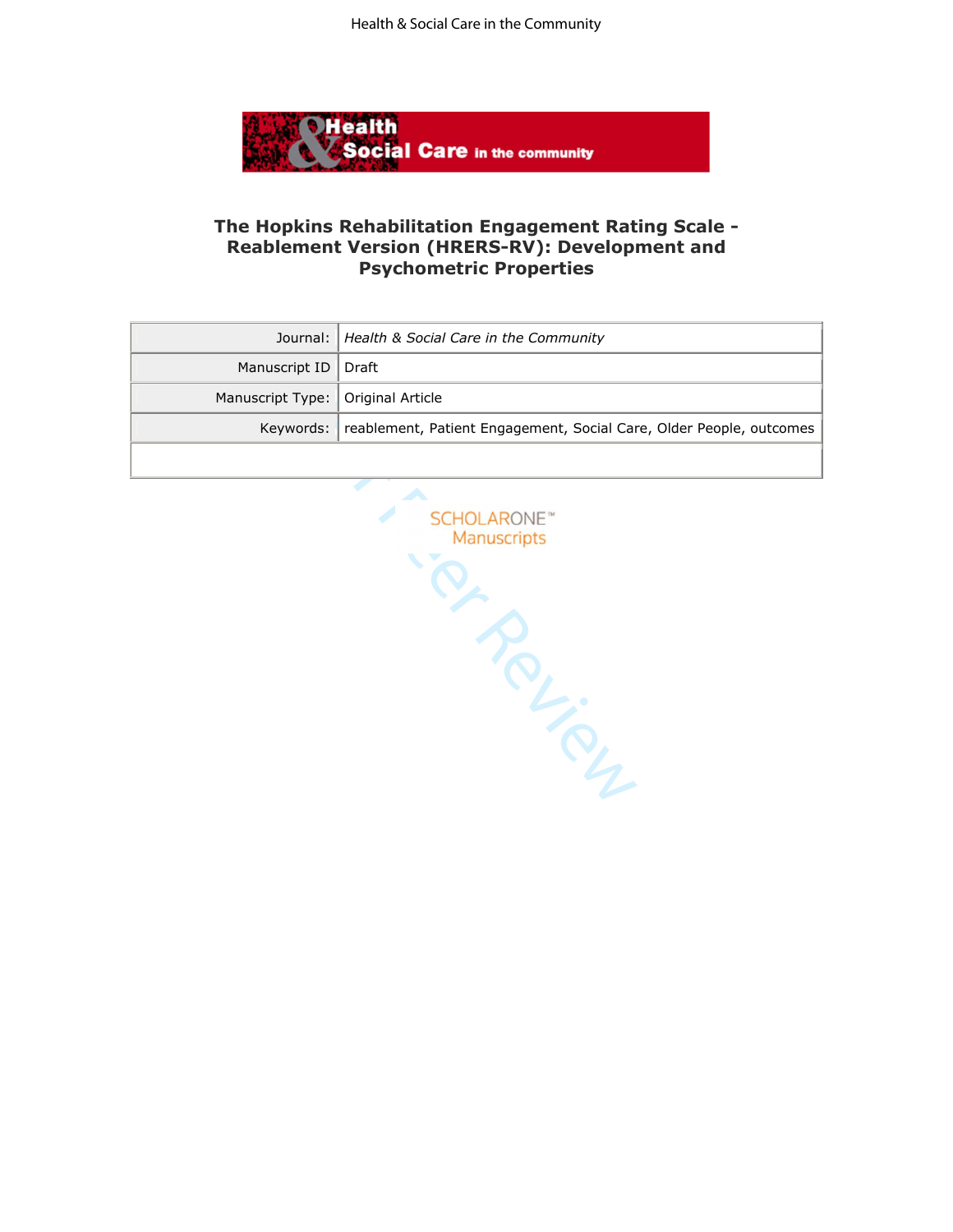#### $\mathbf{1}$   $\overline{2}$  $\overline{7}$

# **Abstract**

ale) was adapted and its psychometric properti<br>I by reablement staff at the time an individual (<br>reablement services. Outcomes data (Barthel II<br>Daily Living Scale, General Health Questionnair<br>seline (that is, at entry into Patient or user engagement with health and social care interventions is receiving increased attention and interest within practice settings and research. An English evaluation of three reablement services wished to include a measure of user-engagement so as to explore its association with outcomes. As no measure of reablement engagement existed, an existing measure designed for use with physical rehabilitation patients (the Hopkins Rehabilitation Engagement Rating Scale) was adapted and its psychometric properties tested. The adapted version was completed by reablement staff at the time an individual (n=129) was discharged from one of the three reablement services. Outcomes data (Barthel Index, Nottingham Extended Activities of Daily Living Scale, General Health Questionnaire-12) collected by the evaluation study at baseline (that is, at entry into reablement), discharge and 6 months post-discharge was used for some psychometric testing. Internal consistency and construct, predictive and discriminant validity were investigated. The adapted scale measured a single construct and had good internal consistency. Tests of predictive and discriminant validity were positive. Findings from a separate, small-scale (n=31) test – retest study offer an early indication that this is acceptable. There was, however, evidence of a ceiling effect and we consider ways this may be ameliorated. The Hopkins Rehabilitation Engagement Rating Scale – Reablement Version offers a means by which user engagement in reablement can be measured using a staff-completed instrument. The association between engagement and reablement outcomes, revealed when testing for predictive validity, supports the argument for greater attention and investment in research on user engagement in reablement. More broadly, researching engagement within the context of an intervention often delivered by multiple practitioners offers the opportunity to further understand this concept which, in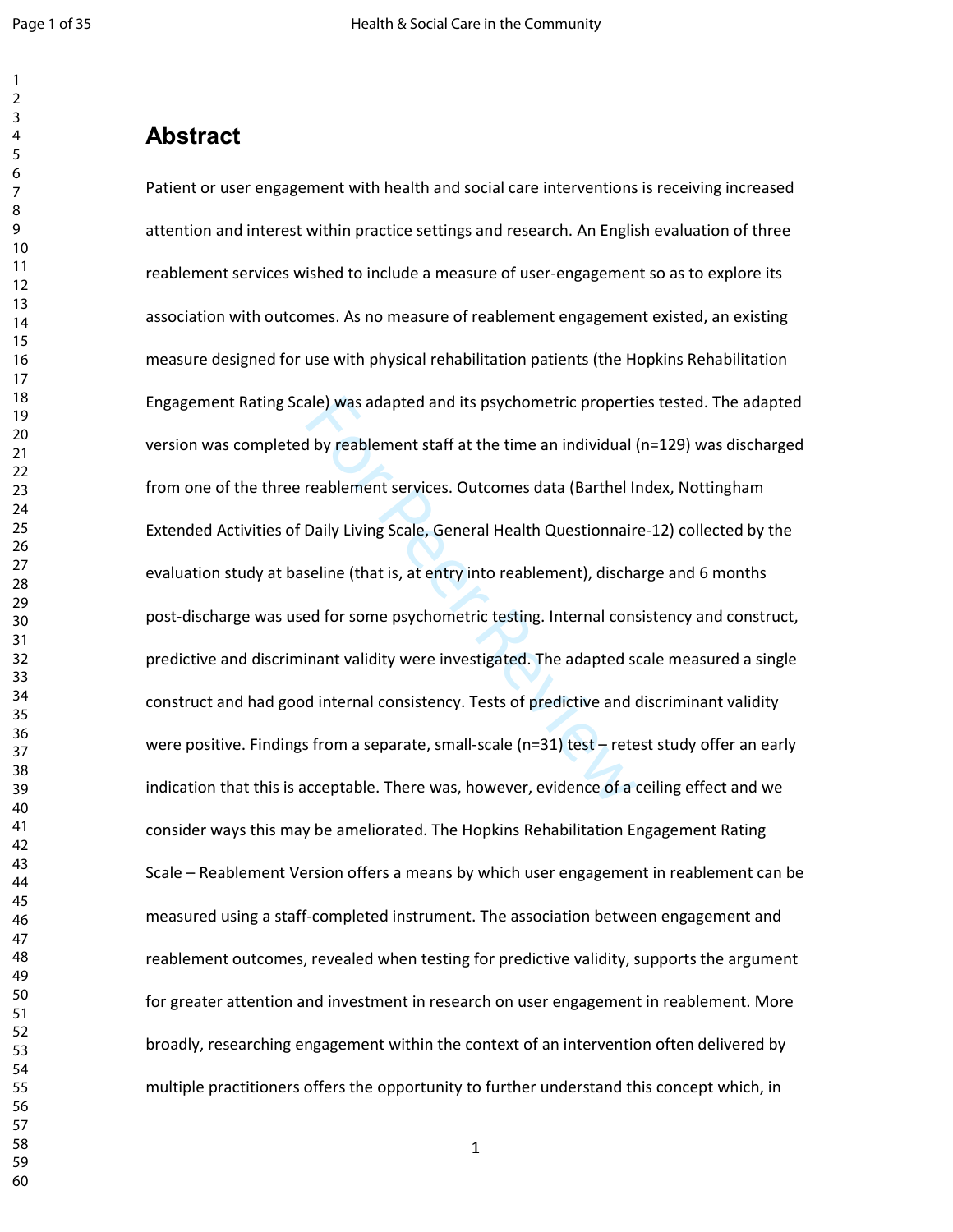the past, has particularly focused on interventions delivered by a single practitioner. In addition, future work should include developing a companion measure completed by service users.

**Keywords:** reablement, engagement, social care, older people, outcomes

#### **What is known about this topic?**

- For some healthcare interventions, there is good evidence that patient engagement impacts on outcomes.
- Qualitative evidence indicates, practitioners and service users believe user engagement with reablement is important to supporting positive outcomes.
- this topic?<br>
hcare interventions, there is good evidence tha<br>
comes.<br>
dence indicates, practitioners and service users<br>
ith reablement is important to supporting posit<br>
ver, no measure of engagement with reableme<br>
within t • There is, however, no measure of engagement with reablement. Thus understanding of this concept within the context of reablement, and its impact on outcomes, has not been investigated.

#### **What this paper adds:**

- It reports the successful adaptation of an existing measure of physical rehabilitation engagement to a version suitable for use in reablement.
- It discusses the importance of measuring engagement in future evaluations of reablement.
- It considers current understandings of engagement within a context of an

intervention often delivered by multiple staff.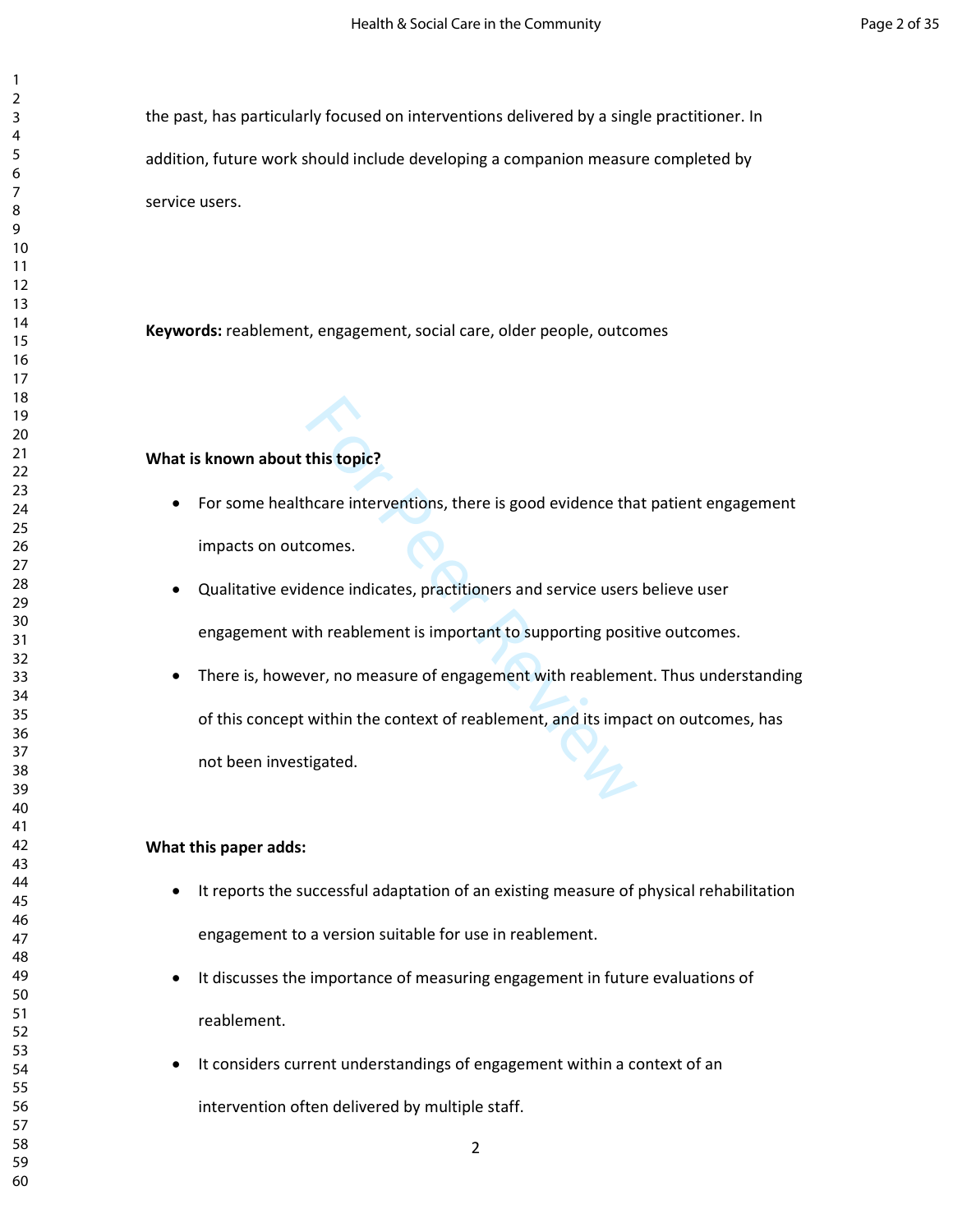$\mathbf{1}$ 

#### $\overline{2}$

# **INTRODUCTION**

Recent years have seen an increase in the use of interventions to prolong or restore independence, minimise reliance on social care or address preventable or unplanned hospital admissions (Aspinal, Glasby, & Rostgaard, 2016; Tessier, Beaulieu, McGinn et al., 2016). Reablement (also known as restorative care) is one such intervention, aiming to restore independence with respect to activities of daily living and thus reduce, or prevent an increase in state expenditure on health and social care provision (Metzelthin, Zijlstra, Rossum van et al., 2017; Tessier et al., 2016).

7; Tessier et al., 2016).<br>
imited, intensive intervention delivered in the l<br>
is implemented following discharge from an act<br>
sure to avoid re/admission to hospital or reside<br>
e. Following specialist assessment, an individ Reablement is a time-limited, intensive intervention delivered in the home (or other usual place of residence). It is implemented following discharge from an acute hospital admission, as a preventative measure to avoid re/admission to hospital or residential care, or to reduce the need for home care. Following specialist assessment, an individualised, goals-focussed plan is developed to restore an individual's functioning with respect to basic and instrumental activities of daily living (ADLs) (eg. getting around the home/outside, eating, continence, personal hygiene, making meals, managing medication) associated with living as independently as possible.

'Reablement practitioners' (lower grade staff trained in reablement but not holding aprofessional qualification) usually visit at least once per day to implement this plan, helping the person regain skills and confidence. Equipment or minor adaptations may be used to support this. The overall ethos of reablement – to support and enable people to do things for themselves – contrasts with traditional home care which "does things" to or for people, thereby promoting dependency (Metzelthin et al., 2017; Resnick, Boltz, & Galik, 2012). In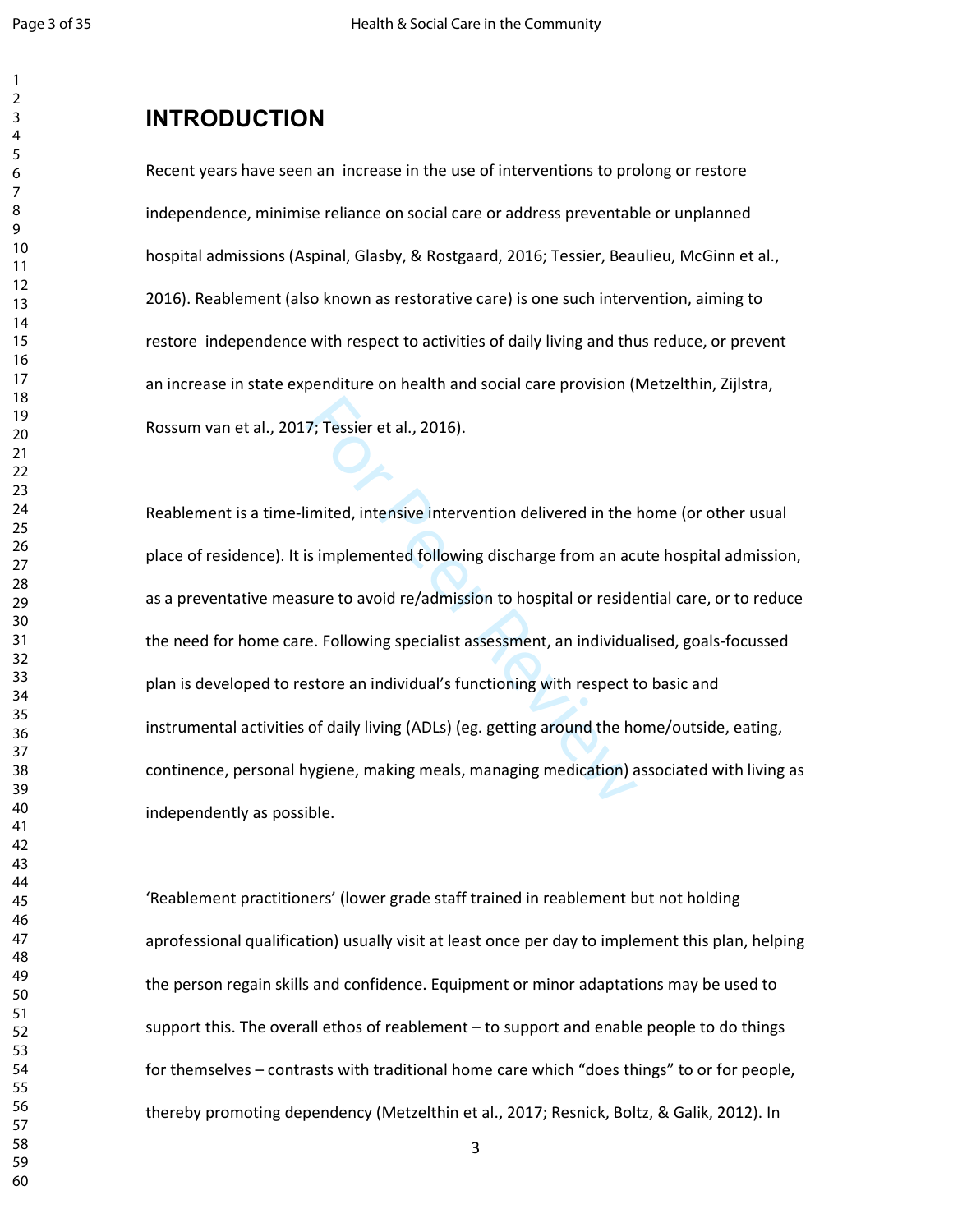England, the typical duration of the intervention is 4-6 weeks, with the frequency and duration of visits expected to reduce over this period (Ashworth, Longmate, & Morrison, 1992).

Health And Care Excellence, 2017). Previous re<br>
h may be associated with outcomes (Ariss, 201<br>
1); Hjelle, Tuntland, Forland et al., 2017; Rabiee<br>
1); Hjelle, Tuntland, Forland et al., 2017; Rabiee<br>
1); Rabiee & Glendinnin Evidence regarding the effectiveness of reablement is limited and of variable quality. A recent evidence review concluded that ''[t]here is a moderate amount of moderate quality evidence that reablement is more effective compared with conventional homecare'' (p. 137) (National Institute For Health And Care Excellence, 2017). Previous research has also identified factors which may be associated with outcomes (Ariss, 2014; Dundee City Council and Tayside NHS, 2010; Hjelle, Tuntland, Forland et al., 2017; Rabiee & Glendinning, 2011) and the characteristics of the service user (Ghatorae, 2013; Glendinning, Jones, Baxter et al., 2010; Hjelle et al., 2017; Rabiee & Glendinning, 2011)(*Reference removed for review*). These include service user expectations, including their understanding that reablement is different to traditional homecare; their motivation (e.g. wanting to be discharged home or to remain at home); accepting the need for help; and the nature of the therapeutic alliance (Higgins, Larson, & Schnall, 2017; Moe, Ingstad, & Brataas, 2017) (*Reference removed for review*).

Such findings align with conceptual understandings of intervention/patient engagement (Bright, Kayes, Worrall et al., 2015; Higgins et al., 2017). Thus Bright et al (2015) refer to the development of a "connection" (p.15) between practitioner and patient, or therapeutic programme, and the patient becoming an "invested collaborator" (p.15) in the intervention. Others stress that engagement is a purposeful act, with collaboration and cooperation being an active choice on the part of the patient and done in order to maximise outcomes or improve their experience of receiving an intervention (Higgins et al., 2017).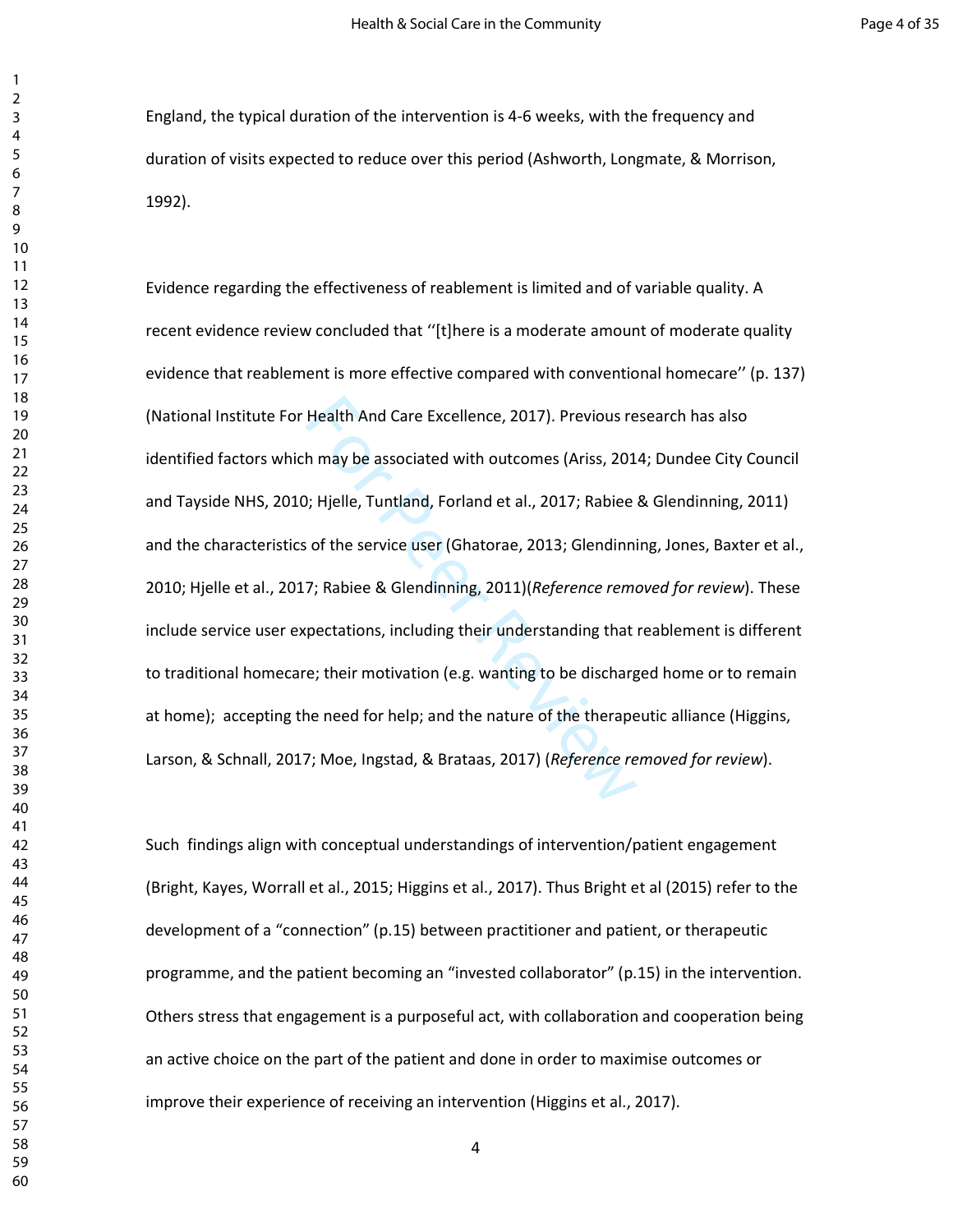$\mathbf{1}$ 

tigated within this context. The absence of a vant<br>may be one reason for this. This paper repor<br>es, of a measure of patient engagement used in<br>ation Engagement Rating Scale (HRERS) (Kortte<br>ement contexts (referred to as HR Within physical rehabilitation, there is growing evidence that engagement with an intervention impacts on short- and medium-term outcomes (Morghen, Morandi, Guccione et al., 2017). This has led to calls to find effective ways to increase or support engagement with an intervention, both on the part of service users and, interestingly and more recently, practitioners (Bright et al., 2015). Given that the essence of reablement is active participation by the service user, it is perhaps surprising that, to date, this construct has not been specifically investigated within this context. The absence of a valid and reliable measure of engagement may be one reason for this. This paper reports the adaptation, and psychometric properties, of a measure of patient engagement used in physical rehabilitation (the Hopkins Rehabilitation Engagement Rating Scale (HRERS) (Kortte, Falk, Castillo et al., 2007)) for use in reablement contexts (referred to as HRERS-Reablement Version (HRERS-RV)).

Recent conceptual reviews of engagement have concluded that engagement is both an internal *state* (reported by the individual or observable in their behaviour) and a *process* coconstructed by the patient/service user and the practitioner (Bright et al., 2015; Higgins et al., 2017). Within this conceptual framework, the HRERS-RV can be regarded as a practitioner-reported measure of a service user's state of engagement.

# **METHODS**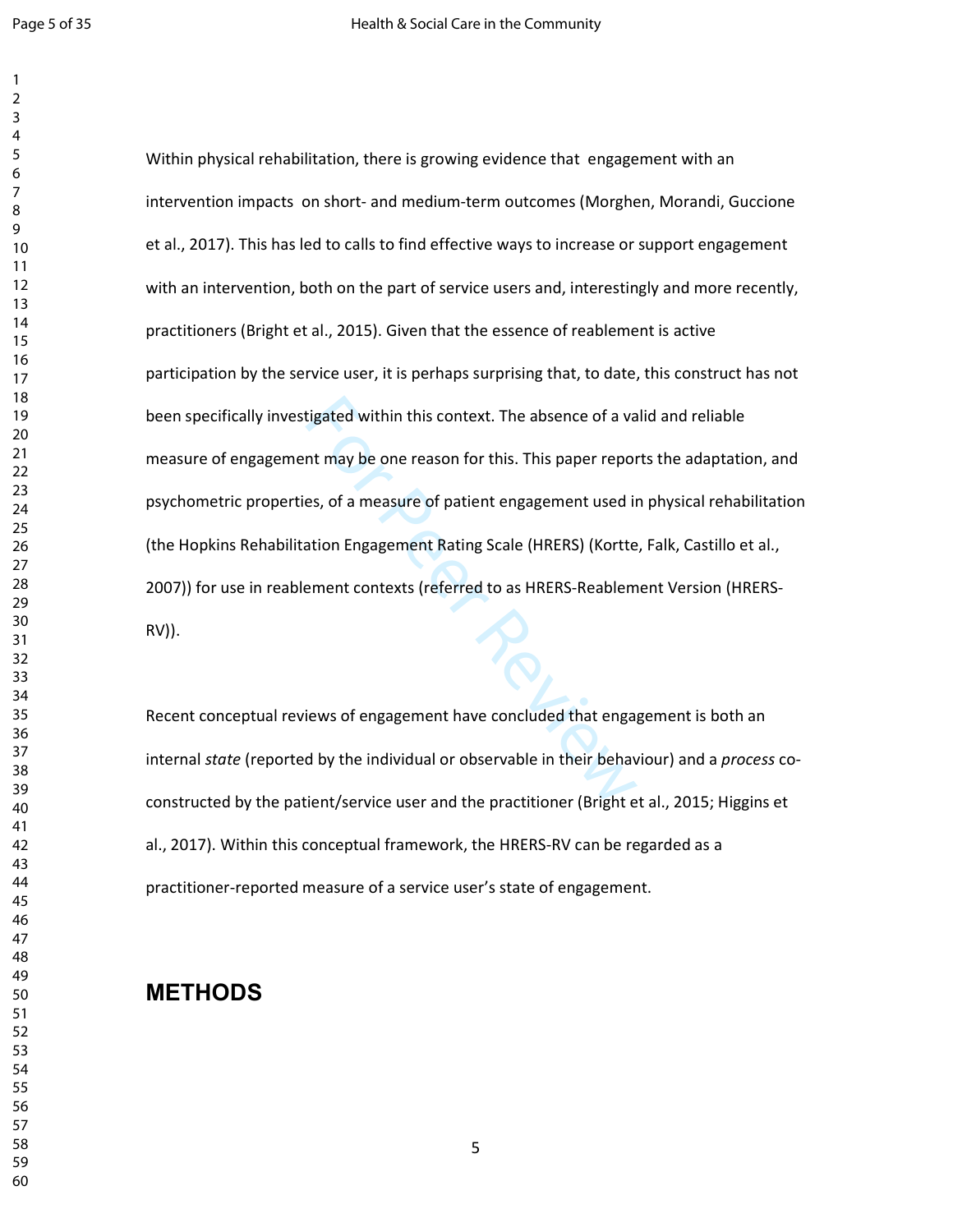## **Design**

Once created by the research team, the HRERS-RV was contained in a battery of measures used in an evaluation of reablement services in England (*Reference removed for review*). This evaluation investigated reablement outcomes at discharge and 6-months postdischarge and included an exploration of the impact of service and individual characteristics on outcomes. This paper is solely concerned with reporting the adaptation and psychometric testing of the HRERS-RV. Findings from the evaluation are reported elsewhere (*Reference removed for review*).

## **Sample**

r review).<br>
Fices, located in different areas in England, part<br>
First were recruited between November 2016 an<br>
ed reablement; ii) aged 18 years or over; iii) ab<br>
Fruitment processes are provided elsewhere (Ruber of individ Three reablement services, located in different areas in England, participated in the evaluation. Service users were recruited between November 2016 and July 2017. Inclusion criteria were: i) accepted reablement; ii) aged 18 years or over; iii) able to give informed consent. Details on recruitment processes are provided elsewhere (*Reference removed for review*). The total number of individuals recruited was 186, discharge data was collected from 129 participants. Sixty-four participants were followed up at 6-months post-discharge.

# **Ethical Considerations**

The study was approved by an NHS Research Ethics Committee (REC reference: *removed for review*).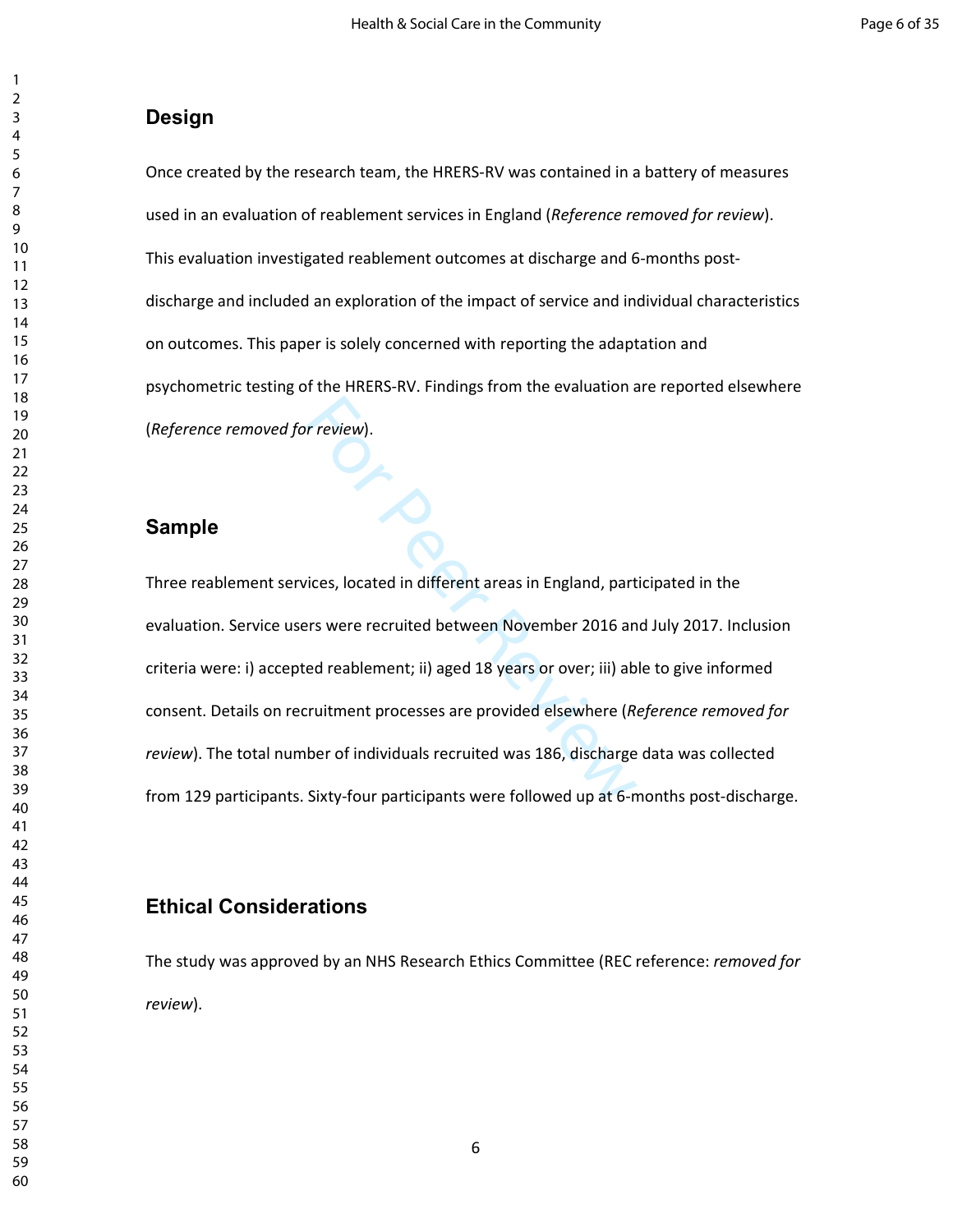## **Data collection**

The HRERS-RV was completed by a reablement practitioner when a study participant was discharged from the service.

#### **Outcome measures**

I (by the service user or the reablement practitient and the start of receiving reablement (baseline), at dise<br>
1. In terms of service user reported outcomes, I<br>
istered by a member of the research team during<br>
1. In terms Outcome measures used to test the HRERS-RV's predictive validity are described below. These were completed (by the service user or the reablement practitioner) as part of the evaluation study at the start of receiving reablement (baseline), at discharge and at sixmonths after discharge. In terms of service user reported outcomes, baseline and discharge measures were administered by a member of the research team during a home visit. Six months post-discharge data were collected either by a home visit or via postal administration.

*The Barthel Index* (Mahoney & Barthel, 1965): based on observation, this practitionerreported index measures patients' functional status across ten domains: faecal incontinence, urinary incontinence, personal care (cleaning teeth, shaving), using the toilet, feeding, transfers (e.g. chair to bed), walking, dressing, climbing stairs and bathing (or showering). Scoring of individual domains range between 0-15 (at 5 point intervals): domains vary in the number of intervals offered. The total score is used which ranges from 0 (no functioning) to 100 (independent functioning).

*Nottingham Extended Activities of Daily Living (NEADL) Scale (Nouri & Lincoln, 1987): a self*report measure of functional ability, or independence, with respect to a wide range of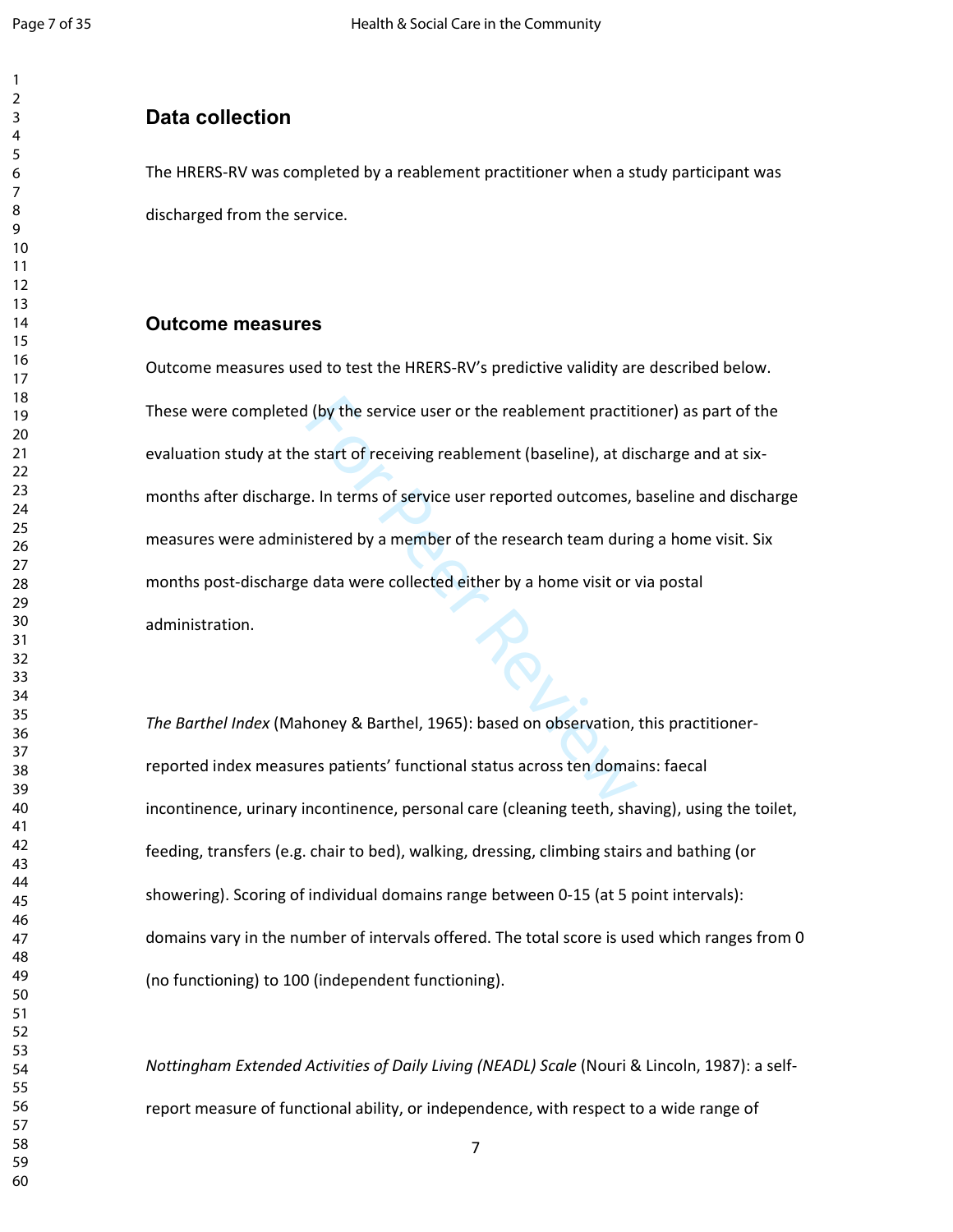activities of daily living. It comprises 22 items, grouped into four areas of activities of daily living: 'mobility' (six items), 'kitchen' (five items), 'domestic' (five items) and 'leisure' (six items) activities. Each item is scored on the response to four options: No (0 points), With help (0 points), On my own with difficulty (1 point), and On my own (1 point). The maximum score is 22, with higher scores indicating greater independence.

h. It focuses on two major areas – the inability in-making, enjoying day-to-day activities) and thences (e.g. low confidence, feeling depressed,).<br>an usual, same as usual, less than usual, much positive answers (better/sam *General Health Questionnaire (GHQ-12):* The GHQ-12 (Goldberg, 1972) measures selfreported mental health. It focuses on two major areas – the inability to carry out normal functions (e.g. decision-making, enjoying day-to-day activities) and the appearance of new and distressing experiences (e.g. low confidence, feeling depressed,). A 4-point response scale is used: better than usual, same as usual, less than usual, much less than usual. When computing the score, positive answers (better/same as usual) are scored as 0, and negative answers (less/much less than usual) are scored as 1, hence a higher total score indicates worse mental health. The GHQ is regarded as a robust indicator of minor psychiatric morbidity (Pevalin, 2000).

## **Instrument Development**

#### **HRERS – the original measure**

The Hopkins Rehabilitation Engagement Rating Scale (HRERS) is a five-item, practitioner completed scale. It was developed in the United States to measure engagement with physical and functional rehabilitation interventions (Kortte et al., 2007). It is one of a very small number of measures of patient/service user engagement for use within physical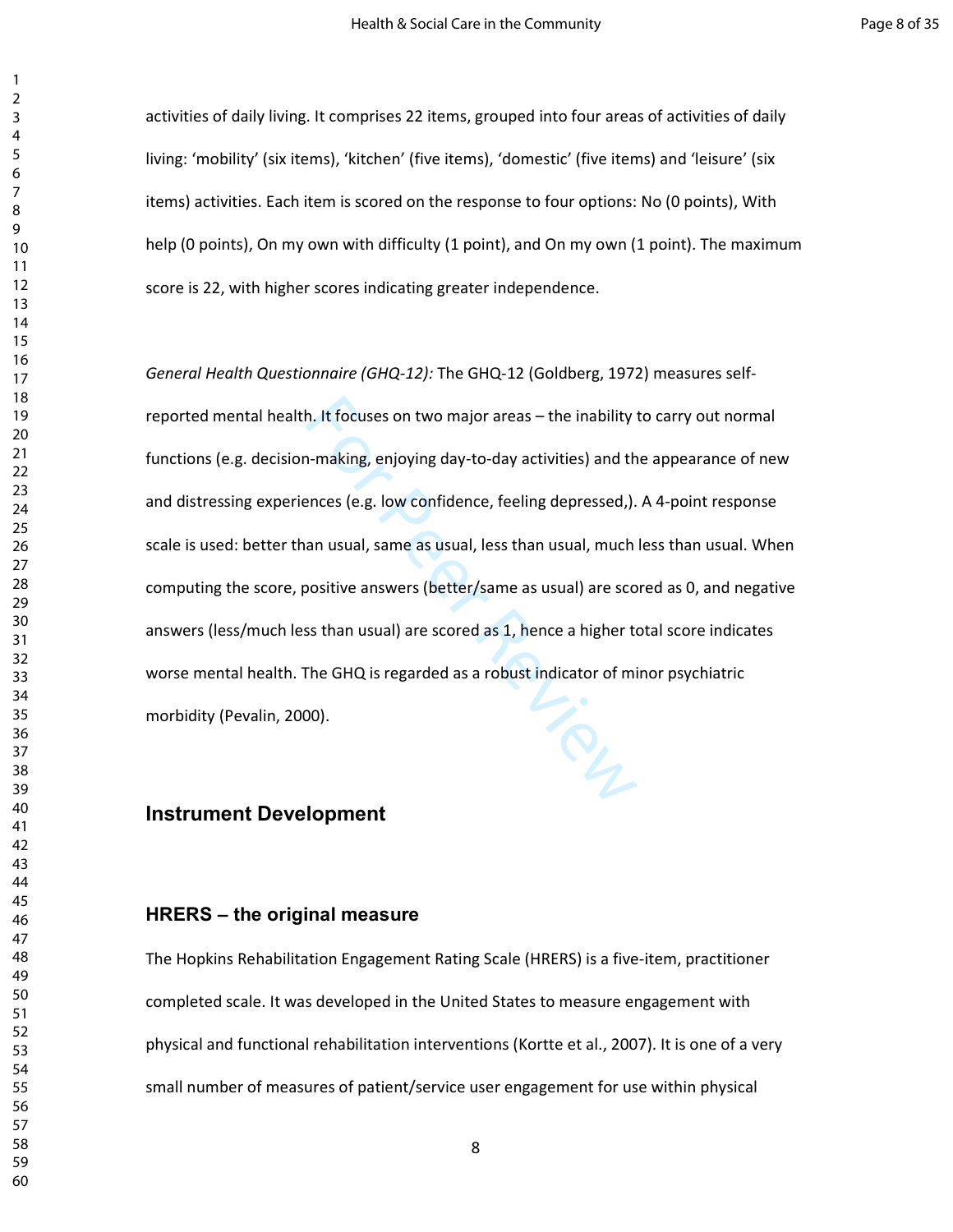$\mathbf{1}$  $\overline{2}$ 

For Peer Review rehabilitation contexts. Importantly, unlike others (Bright et al., 2015), it is grounded in a conceptual framework of engagement, developed by the authors following a review of existing literature. Thus the scale authors defined the construct of 'engagement' as comprising five dimensions: attendance, need for physical or verbal prompts to participate, positive attitude towards the therapy activity, acknowledgement/acceptance of need for services, and active participation. Each dimension is represent by one item (see Figure 1). A six-point response format (never, seldom, some of the time, most of the time, nearly always, always) is used to report the observed frequency, or consistency of each dimension. Good psychometric properties are reported (Kortte et al., 2007).

[Figure 1. Here]

#### **Adaptation of the HRERS**

Permission was sought from the scale authors (corresponding author K. Kortte) to adapt the HRERS for use with reablement. Aside from replacing the word 'rehabilitation' with 'reablement', adaptations were needed to make it appropriate for use with reablement in a UK context.

First, the fundamental ethos of the reablement approach is restorative (with respect to independent living skills), whereas physical rehabilitation is based on notions of recovery from injury, though it may incorporate reabling approaches. Second, reablement is delivered in people's homes, whereas physical rehabilitation often requires individuals to travel to clinics or is provided whilst an inpatient. This required the concept of 'attendance' (item 1) - to be revised so that it was meaningful to reablement.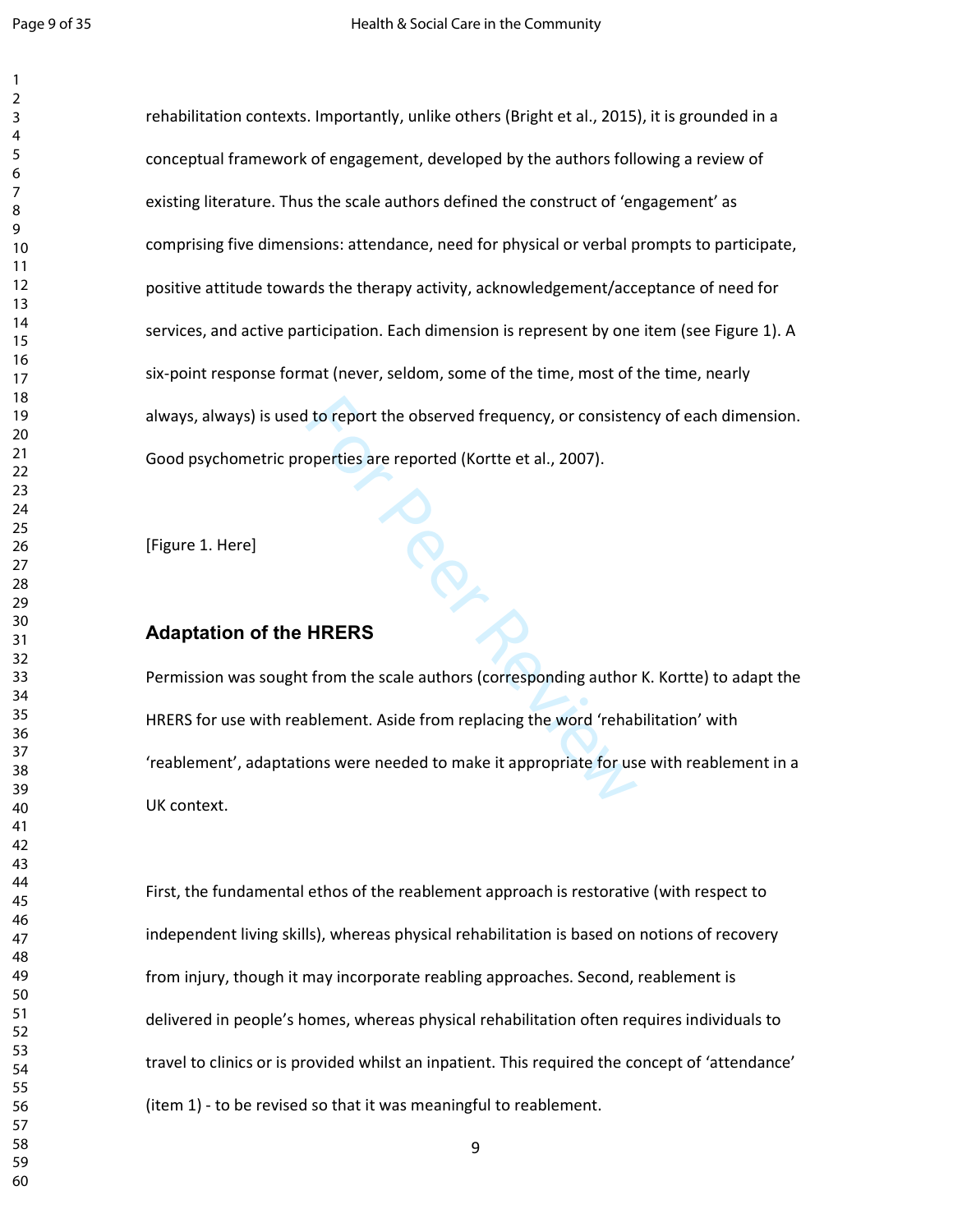relative to a therapist uses<br>an indicator of the intensity of support require<br>y, with cognitive deficits and/or low/negative m<br>opport. This item was therefore modified to expl<br>ice user's cognitive state (in terms of cognit Third, HRERS item 2, which captures whether verbal or physical prompts or cues were required, required significant adaptation. This was because of differences in the way practitioners' verbalisations and physical cues are in rehabilitation compared to reablement. Verbal instruction/encouragement and touch/physical prompts are core elements of reablement practice. For example, providing instructions or offering advice, supporting mobility or a particular posture, and building confidence by verbal encouragements. In contrast, within physical rehabilitation, the extent to a therapist uses verbal cues or physical prompts is regarded as an indicator of the intensity of support required from the therapist to secure engagement, with cognitive deficits and/or low/negative mood being key reasons greater intensity of support. This item was therefore modified to *explicitly* ask about the degree to which a service user's cognitive state (in terms of cognitive decline or low/negative mood) was perceived to have affected their ability to take part in reablement.

Finally, given reablement practitioners do not hold a professional graduate qualification, we simplified language and sentence structure.

Two authors (BB, ALF) – with collective expertise in scale development and occupational therapy within rehabilitation and reablement settings – drafted an adapted version which sought to ensure items remained true to their conceptual domain but were meaningful to the reablement context. This first draft, and the rationale for the changes made, was shared with the wider research team and the Study Steering Committee (which included reablement practitioners). Additional minor modifications were made to language and sentence structure based on feedback.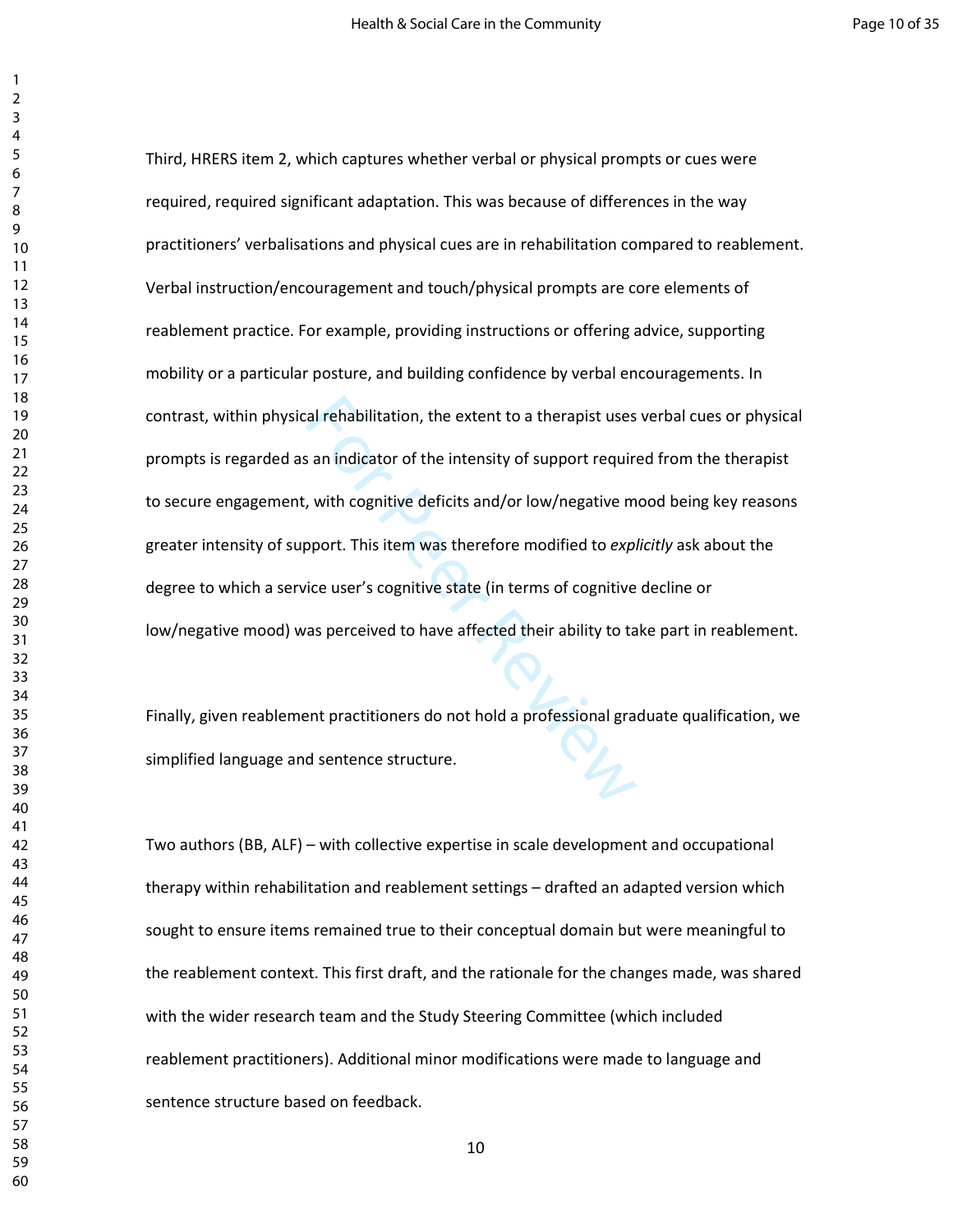$\mathbf{1}$ 

| 1               |  |
|-----------------|--|
| $\overline{2}$  |  |
| 3               |  |
| 4               |  |
| 5               |  |
| 6               |  |
|                 |  |
| 8               |  |
| 9               |  |
| 10              |  |
| 11              |  |
|                 |  |
| $\overline{12}$ |  |
| 13              |  |
| 14              |  |
| 15              |  |
| $\frac{16}{2}$  |  |
| $\frac{1}{2}$   |  |
| 18              |  |
| 19              |  |
| 20              |  |
| $\overline{21}$ |  |
| $\overline{22}$ |  |
| $^{23}$         |  |
| 24              |  |
| 25              |  |
| 26              |  |
| 27              |  |
|                 |  |
| 28              |  |
| 29              |  |
| 30              |  |
| 31              |  |
| 32              |  |
| 33              |  |
| 34              |  |
| 35              |  |
| 36              |  |
| 37              |  |
| R۶              |  |
| 39              |  |
| 40              |  |
| 41              |  |
| 42              |  |
| 43              |  |
| 44              |  |
| 45              |  |
| 46              |  |
|                 |  |
| 47              |  |
| 48              |  |
| 49              |  |
| 50              |  |
| 51              |  |
| 52              |  |
| 53              |  |
| 54              |  |
| 55              |  |
| 56              |  |
| 57              |  |
| 58              |  |
| 59              |  |
|                 |  |

exercuted replacing it with 'rarely'. These findings were<br>
stions made to the scale. The revised version w<br>
ews (n=5). These interviews revealed no further<br>
th the lead author of the HRERS (KTB; formerly<br>
ons made.<br>
For PH Cognitive interviews (Willis, 2005) were then used to test the adapted version with 10 reablement practitioners based in two reablement services. Interviews were conducted in two waves. The first wave (n=5) revealed that additional information was required in a couple of items to ensure they were interpreted as intended. It also identified that modification of sentence structure in one item would be likely to improve comprehension. Finally, the word 'seldom' (a response option) was not consistently understood and interviewees' suggested replacing it with 'rarely'. These findings were reviewed by the research team and revisions made to the scale. The revised version was then tested in a second wave of interviews (n=5). These interviews revealed no further concerns. The final version was shared with the lead author of the HRERS (KTB; formerly Kathleen Kortte) who approved the adaptations made.

Table 1 sets out the items comprising the HRERS-Reablement Version against the conceptual domains and the corresponding item in the original HRERS.

[Table 1. Here]

The final version of the HRERS-RV is presented in Box 1.

[Box 1. Here]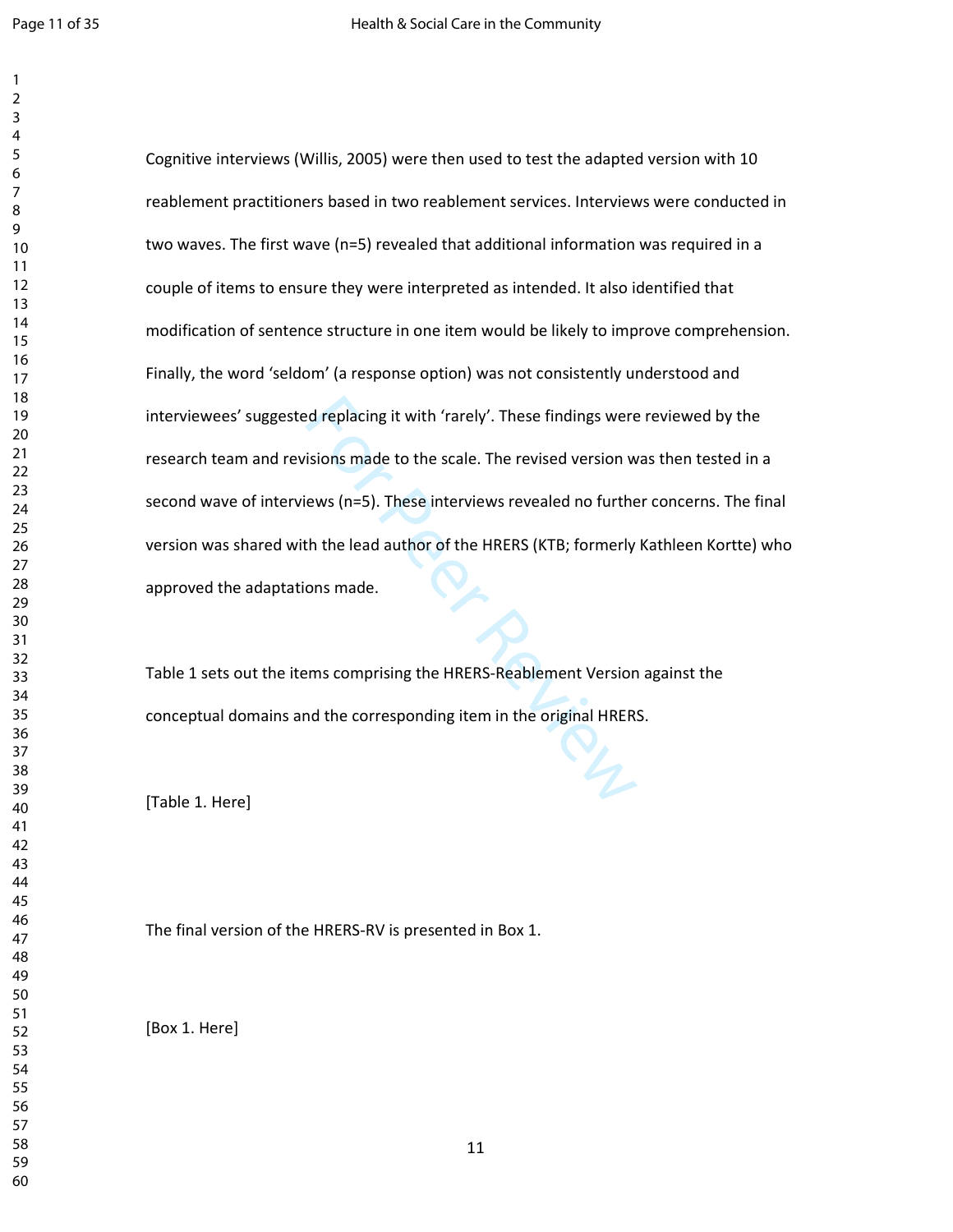A total HRERS-RV score is calculated by summing up the scores on each of the five items (range 0-30), with item 2 reverse scored. A higher score represents greater engagement with the intervention.

#### **Instrument validation**

All data were double-entered, cleaned, and analysed using STATA 14.2 (24).

#### **Testing threats to validity of results**

validity of results<br>the sample (e.g. age, gender, reason for referra<br>incident leading to need for reablement, num<br>me-point (baseline, discharge, 6 months post-d<br>nossible sources of bias. Chi-square was used to<br>ibutions of The characteristics of the sample (e.g. age, gender, reason for referral, involvement of informal carers, health incident leading to need for reablement, number of health comorbidities) at each time-point (baseline, discharge, 6 months post-discharge) were compared to identify possible sources of bias. Chi-square was used to test for significant differences in the distributions of categorical variables across the three time points. T-tests were used to test for differences in mean age of respondents across time points.

To test whether or not the adapted measure performed in a uniform way across the population of individuals using reablement, we explored whether the above demographic and intervention-relevant characteristics were associated with HRERS-RV scores using linear regression. The significance level was set at  $\alpha$ =0.01.

#### **Reliability testing**

Internal consistency was evaluated using Cronbach's alpha. Test, re-test reliability was explored by calculating the correlation in scores at the two time-points (test, re-test) and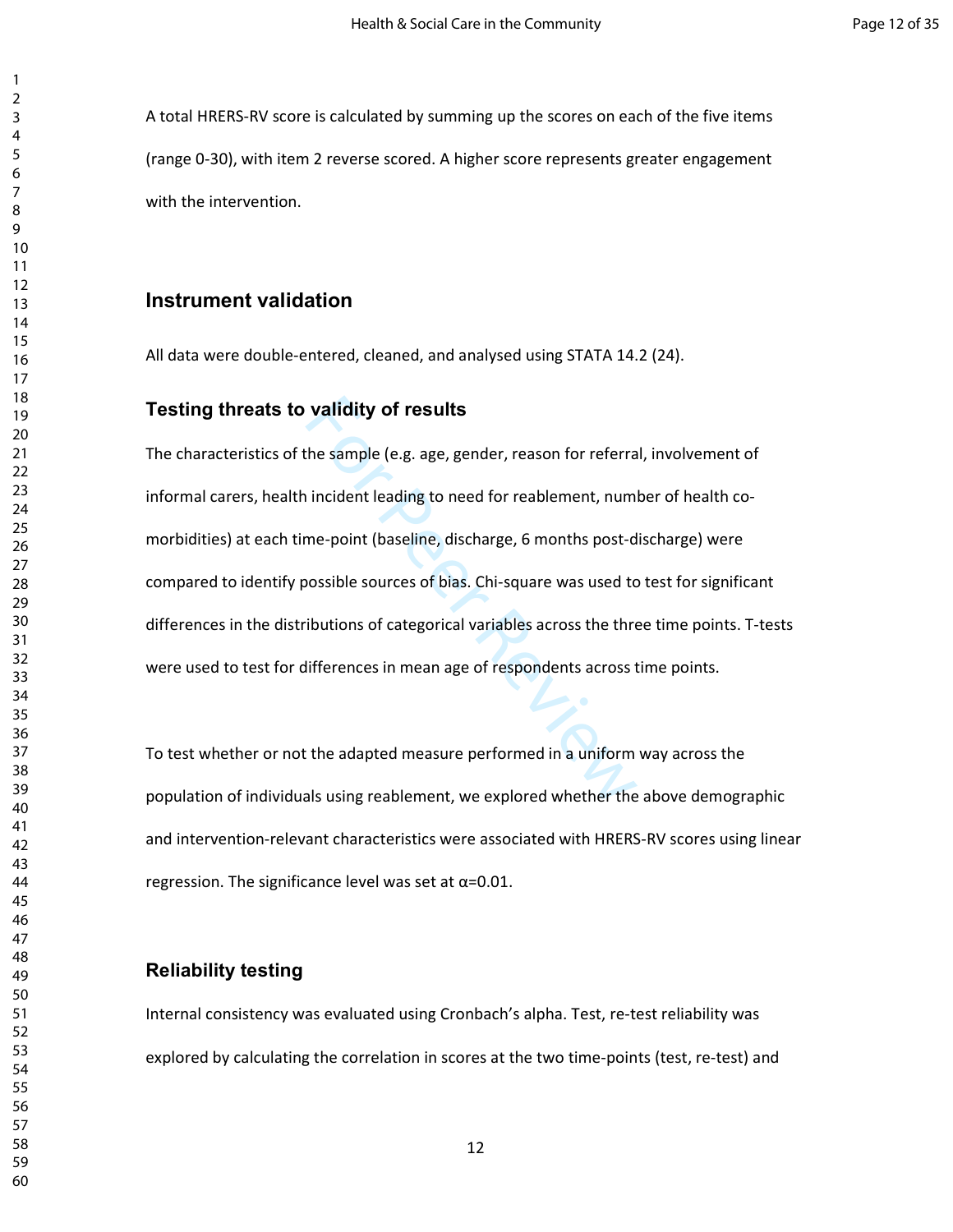$\mathbf{1}$  $\overline{2}$ 

testing for significant difference in mean total score at the two time-points using a paired Ttest.

[Note: Test-re-test data collection was carried out independent of the evaluation study. Service providers involved in the HRERS-RV adaptation work (providing access to staff for cognitive interviews) provided access to staff (n=31) in three reablement services (none was involved in the evaluation). Reablement practitioners based in these services completed the HRERS-RV with respect to the same individual recently discharged from their service, and then completed the measure again – with respect to the same individual - 2 weeks later. Each member of staff completed the HRERS-RV with respect to one service user.]

#### **Analysis**

easure again – with respect to the same individ<br>
completed the HRERS-RV with respect to one so<br>
fested using factor analysis - namely, iterated F<br>
onal varimax rotation. This approach was used<br>
feovariance across the five Construct validity was tested using factor analysis - namely, iterated Principal Axis Factoring method - using orthogonal varimax rotation. This approach was used because we wanted to estimate the degree of covariance across the five dimensions and this method was shown to be more accurate in reproducing population loadings than Principal Components analysis (Russel, 2002; Widaman, 1993). The Kaiser-Meyer-Olkin Measure (KMO) was used to verify the sampling adequacy for the analysis. KMO values range from 0 to 1, indicating the proportion of variance in the variables that might be caused by underlying factors. KMO values between 0.8 and 1 indicate that the sampling is adequate. Only factors with an eigenvalue greater than 1 were considered significant. In addition, the scree plot was examined for inflexions indicating distinct factors. Items with a rotated factor loading of at least 0.6 and no cross-loading to other factors were considered significant (Tabachnick & Fidell, 2014).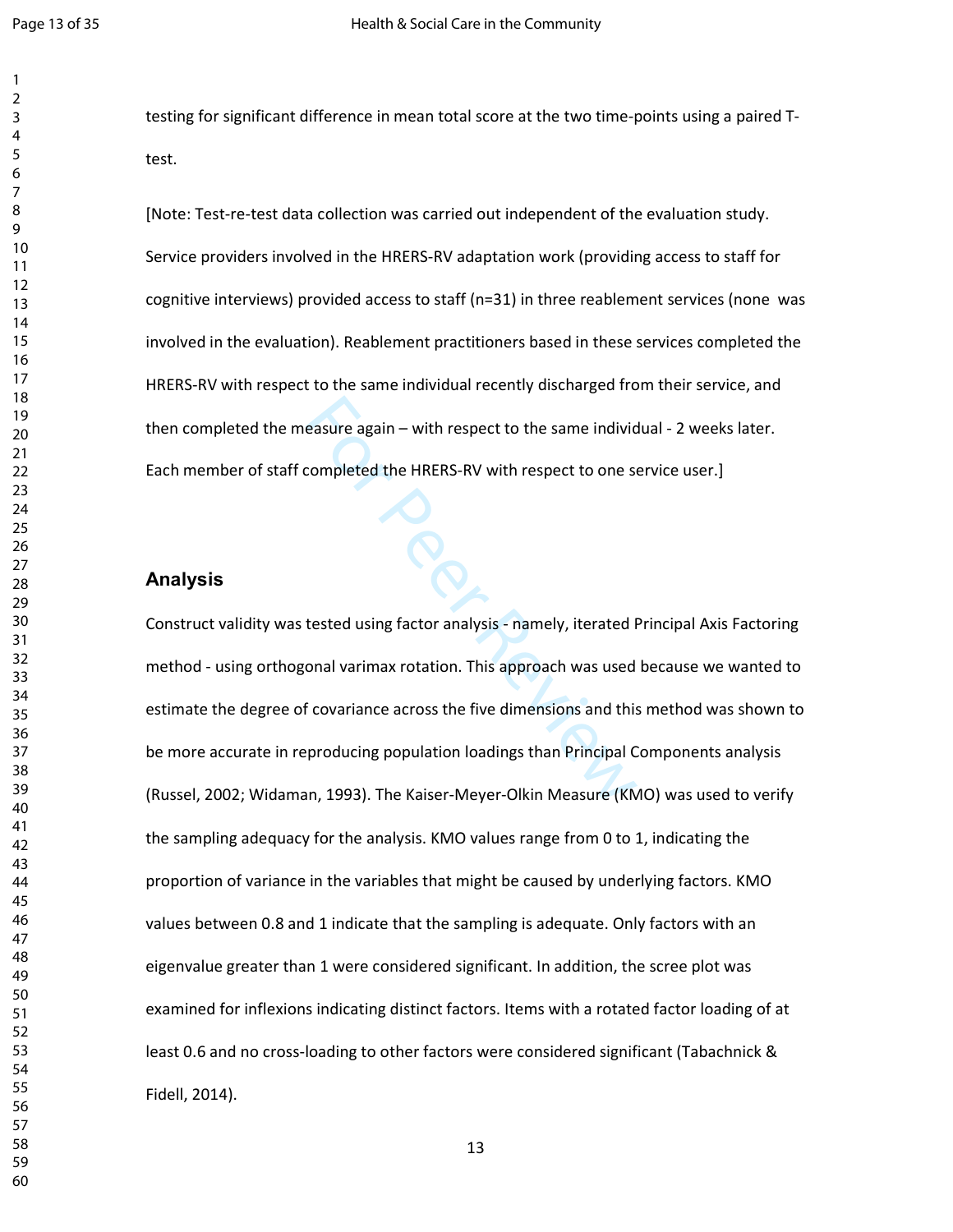#### **Predictive validity**

Based on existing literature (Ashworth et al., 1992; Morghen et al., 2017), we expected the level of engagement with reablement to be associated with functional status outcomes at discharge from the intervention, and with longer-term outcomes (Kortte et al., 2007). The HRERS-RV asks staff to report on an individual's engagement across the entire duration of reablement. Hence it can be used to predict functional outcomes at discharge and longerterm outcomes.

s predictive validity by testing the association b<br>trome measures at discharge (Barthel Index; N<br>ge (NEADL scale). Linear regression models were<br>me variables and the HRERS-RV score as a pred<br>ents' functional status scores We assessed the tool's predictive validity by testing the association between HRERS-RV score and scores on outcome measures at discharge (Barthel Index; NEADL scale) and 6 months post-discharge (NEADL scale). Linear regression models were run with scores on these measures outcome variables and the HRERS-RV score as a predictor. Each model controlled for respondents' functional status scores at baseline (or at discharge when looking at 6-months post-discharge outcomes) and for clustering within the data introduced by data collection across three sites. We performed a sensitivity analysis (Thabane, Mbuagbaw, Zhang et al., 2013) to assess whether a binary version of HRERS-RV scores had similar predictive validity as its scale version (originally, the HRERS was tested as a categorical variable (Kortte et al., 2007)). The binary score was created using a data-driven cut-off point: the median score (=27). Those scoring 27 or more were categorised as 'high engagement', and those scoring lower 'moderate or low engagement'.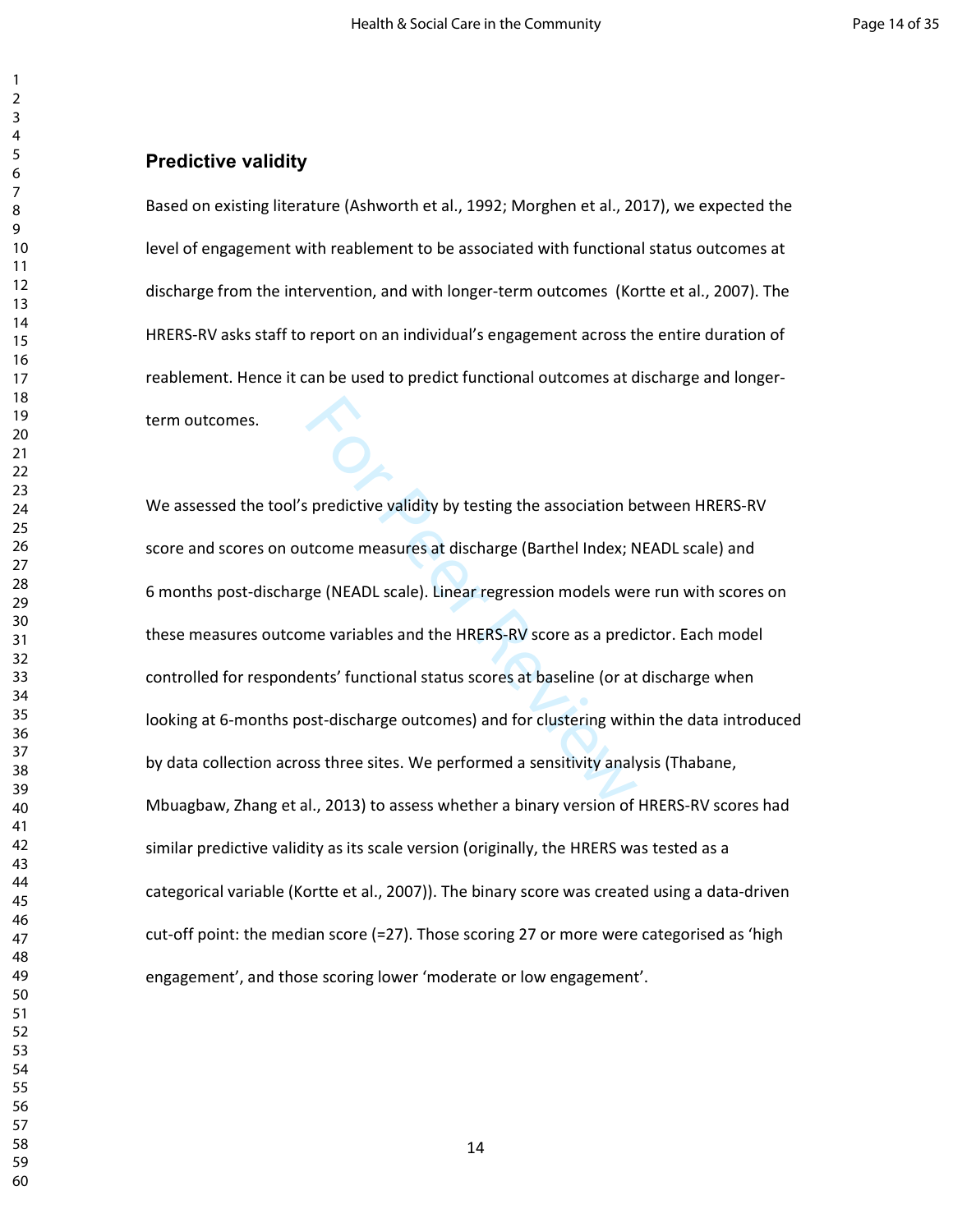$\mathbf{1}$ 

# **Discriminant validity**

Mental health was hypothesised to impact engagement. Discriminant validity was tested by comparing regression models with the HRERS-RV score versus the mental health (GHQ-12) score as predictors of functional outcomes. If the HRERS-RV had good discriminant validity, it would be a stronger predictor of functional outcomes than GHQ-12 scores alone.

# **FINDINGS**

# **Research population**

ation<br>tics are summarised in Table 1. We found no even in the characteristics of the samples at the different et that is a test did not produce significant p values (at comparison and fall the sample of respondents at the Participant characteristics are summarised in Table 1. We found no evidence of statistically significant differences in the characteristics of the samples at the different data collection time points. Chi-square tests did not produce significant p values (at  $\alpha$ = 0.01 threshold) ranging from 0.64 ('referral reason') to 0.91 ('help from friends and family'). Two-sample ttests comparing the mean age of respondents at the different time points did not produce significant results (mean diff baseline - discharge=0.06, p=0.95; mean diff discharge - 6 months post-discharge=0.2, p=0.83).

[Table 1. Here]

At each time-point, the majority of respondents (57-60%) lived alone (Table 2) and were female (68%). Over half had had been referred to reablement because they were judged to be at risk of no longer being able to live at home independently ('remain at home'), the remainder had been referred for reablement at the point of being discharged from hospital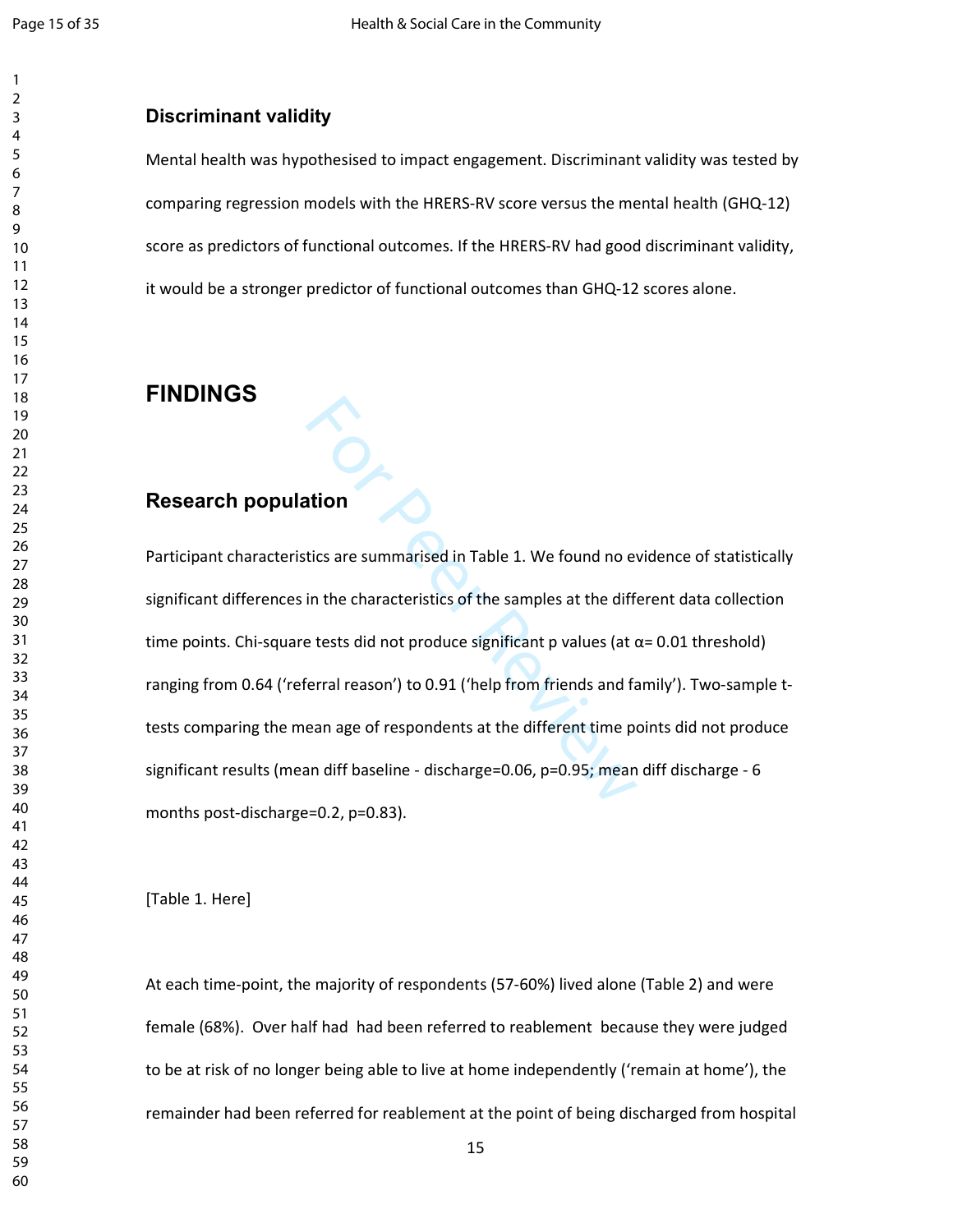following an unplanned admission ('return home'). In terms of co-morbidities, musculoskeletal problems (e.g. falls and fractures), were implicated in referrals to reablement of over 59 per cent of the sample. At each time point, the great majority (89%) were receiving informal care from friends and family.

[Table 2. Here]

For Per Lieu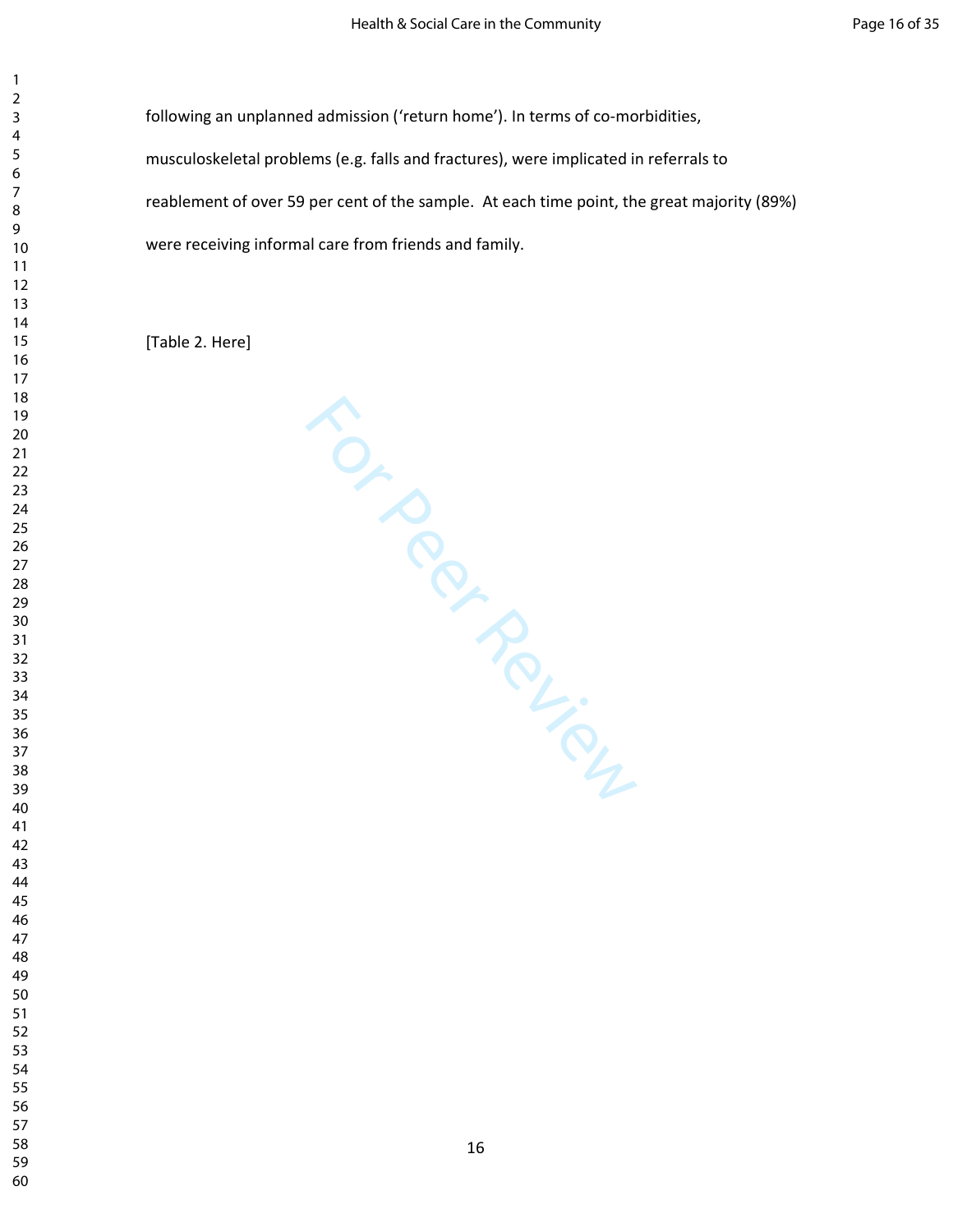#### $\overline{2}$

# **HRERS-RV summary statistics**

The mean HRERS-RV score (n=126) was 26.1, median 27 (minimum possible score = 0; maximum = 30). The top 25% of the score distribution consisted of maximum scores, indicating a ceiling effect.

# **Eliminating threats to validity of results**

**atts to validity of results**<br>
acteristics (age, gender, reason for referral, livier<br>
acteristics (age, gender, reason for referral, livier<br>
However, although these associations are statis<br>
by zero (ranging between 0.13-1. Some respondent characteristics (age, gender, reason for referral, living situation, informal carer involvement, type of co-morbidiy) were associated with HRERS-RV scores (see Supporting Material). However, although these associations are statistically significant, their effect sizes are close to zero (ranging between 0.13- 1.8)

# **Reliability testing**

Cronbach's alpha correlation coefficient indicated that HRERS-RV is a uni-dimensional scale with high reliability  $α=0.89$  (95%CI: 0.85-0.93).

Test – re-test scores (n=31) were compared using Pearson's correlation. The correlation coefficient between the two time points was 0.71, indicating an acceptable level of test – retest reliability. The mean total scores were 25 (test) and 24.1 (re-test). This difference was not statistically significant (diff=0.9, P-value=0.114). These are preliminary results given the small sample size.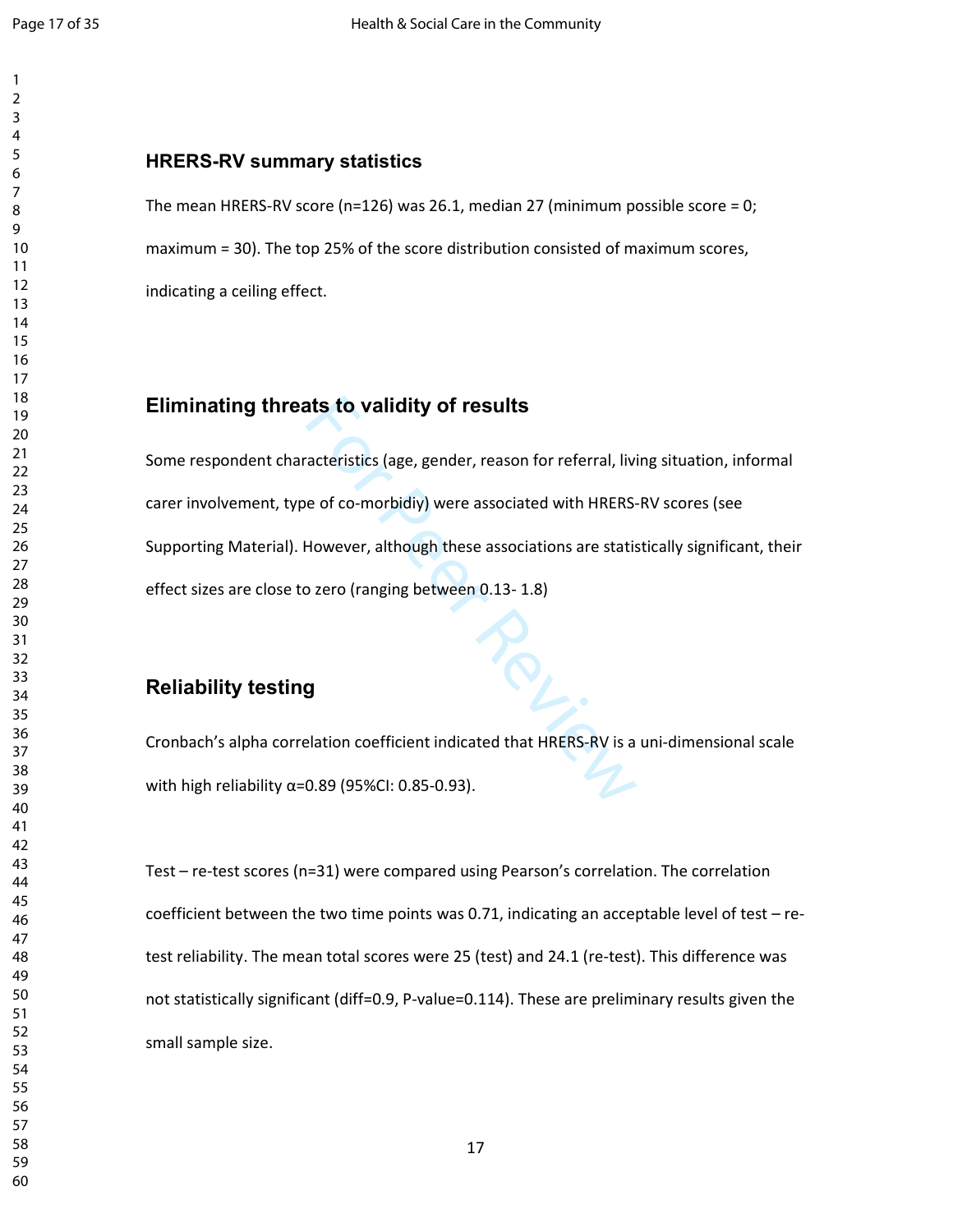## **Construct validity**

An initial correlation matrix confirmed a significant amount of correlation between items. Bartlett's test showed that the correlations between the five components were overall significantly different from zero (p<0.001, N=126). The determinant (det) of the correlation matrix indicated that there was no extreme multicollinearity across the variables, whilst not being completely unrelated (det=0.018). The Kaiser-Meyer-Olkin Measure had a value of 0.82, which indicated good levels of sampling adequacy for the analysis.

mvalue >1 (eigenvalue=3.28), explaining over 8<br>showed a clear inflexion after the first factor, ju<br>lysis. The (rotated) factor loadings for Factor 1<br>ability to take part in reablement affected by r<br>or loading of 0.40. It w One factor had an eigenvalue >1 (eigenvalue=3.28), explaining over 80% of the total variance. A scree plot showed a clear inflexion after the first factor, justifying keeping one single factor in the analysis. The (rotated) factor loadings for Factor 1 ranged from 0.40 to 0.95 (Table 3). Item 2 - ability to take part in reablement affected by memory difficulties or low mood – had a factor loading of 0.40. It was, however, decided to retain this item in order to replicate the conceptual underpinning of the original HRERS (where all items had a factor loading between 0.73 and 0.95 (Kortte et al., 2007)).

[Table 3. Here]

#### **Predictive validity**

Table 4 provides descriptive statistics on respondents' functional status scores at baseline, discharge and 6-month follow-up. Between baseline and discharge, the mean Barthel score improved by 10.8 points, whilst NEADL scores were static. By 6 months post-discharge, however, mean and median NEADL scores had increased by 2 and 3 points respectively.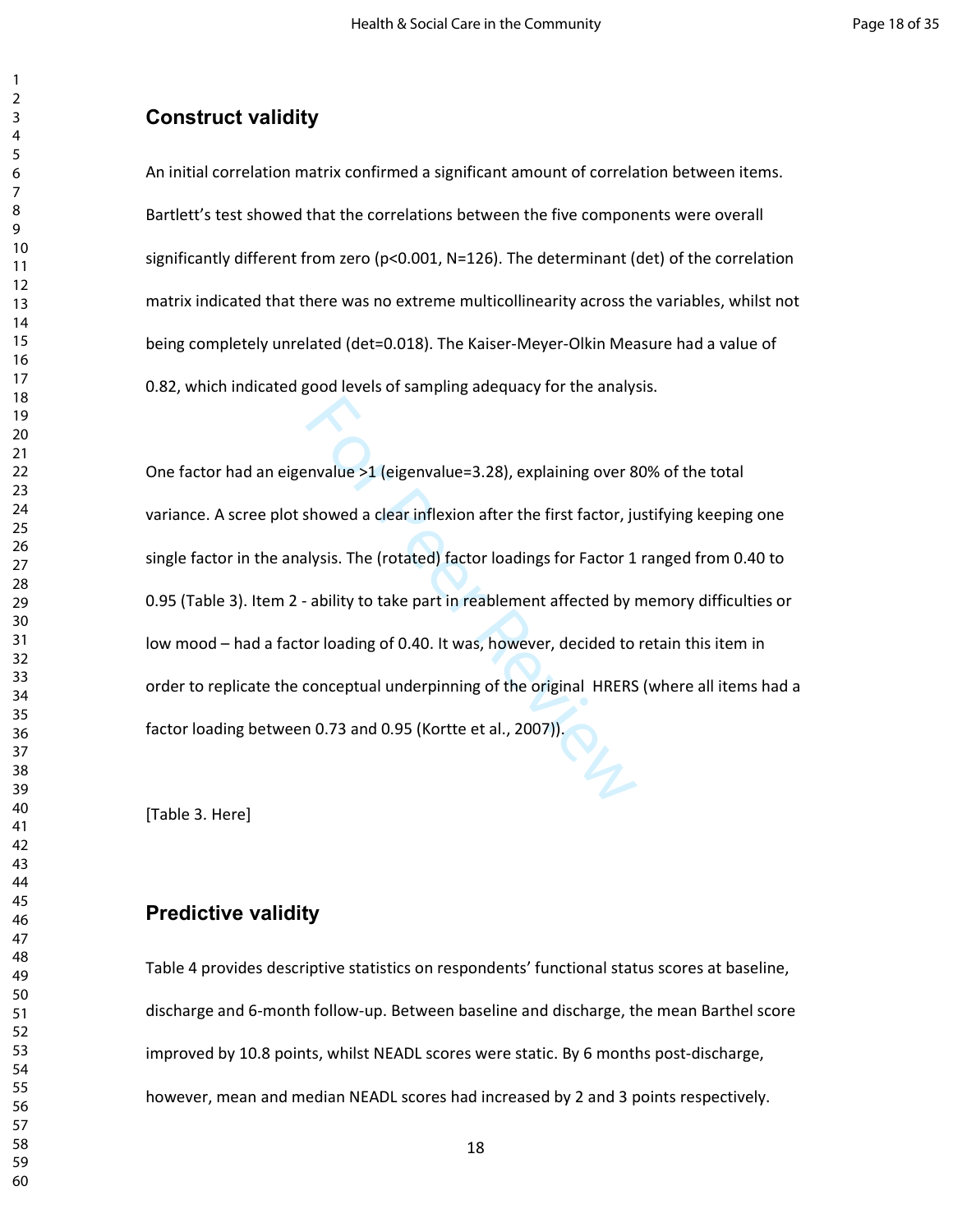Standard deviations are slightly larger at successive time points, indicating a wider diversity in outcomes as time goes on.

[Table 4. Here]

For There is strong evidence of a positive association between HRERS-RV score and functional outcomes at discharge – on both the NEADL and Barthel measures (Table 5). At 6-months post-discharge, a similar - yet weaker - association was found between the HRERS-RV score and functional outcomes as measured by the NEADL Scale.

[Table 5. Here]

Next, the analysis was repeated using the binary version of the HRERS-RV score. This analysis replicated the findings based on total HRERS-RV score (reported above). Thus scoring 27 or higher on the HRERS-RV had, on average, 11.9 point higher assessor-reported functional status scores at discharge (Barthel Index) and 1.4 point higher self-reported functional status scores (NEADL scale) compared to those who scored under 27, see Table 6. This association was not significant at 6 months post-discharge.

[Table 6. Here]

## **Discriminant Validity**

The HRERS-RV summary score did not correlate with the GHQ-12 score at baseline (r=- 0.0811). Moreover, the baseline mental health score was not a significant predictor of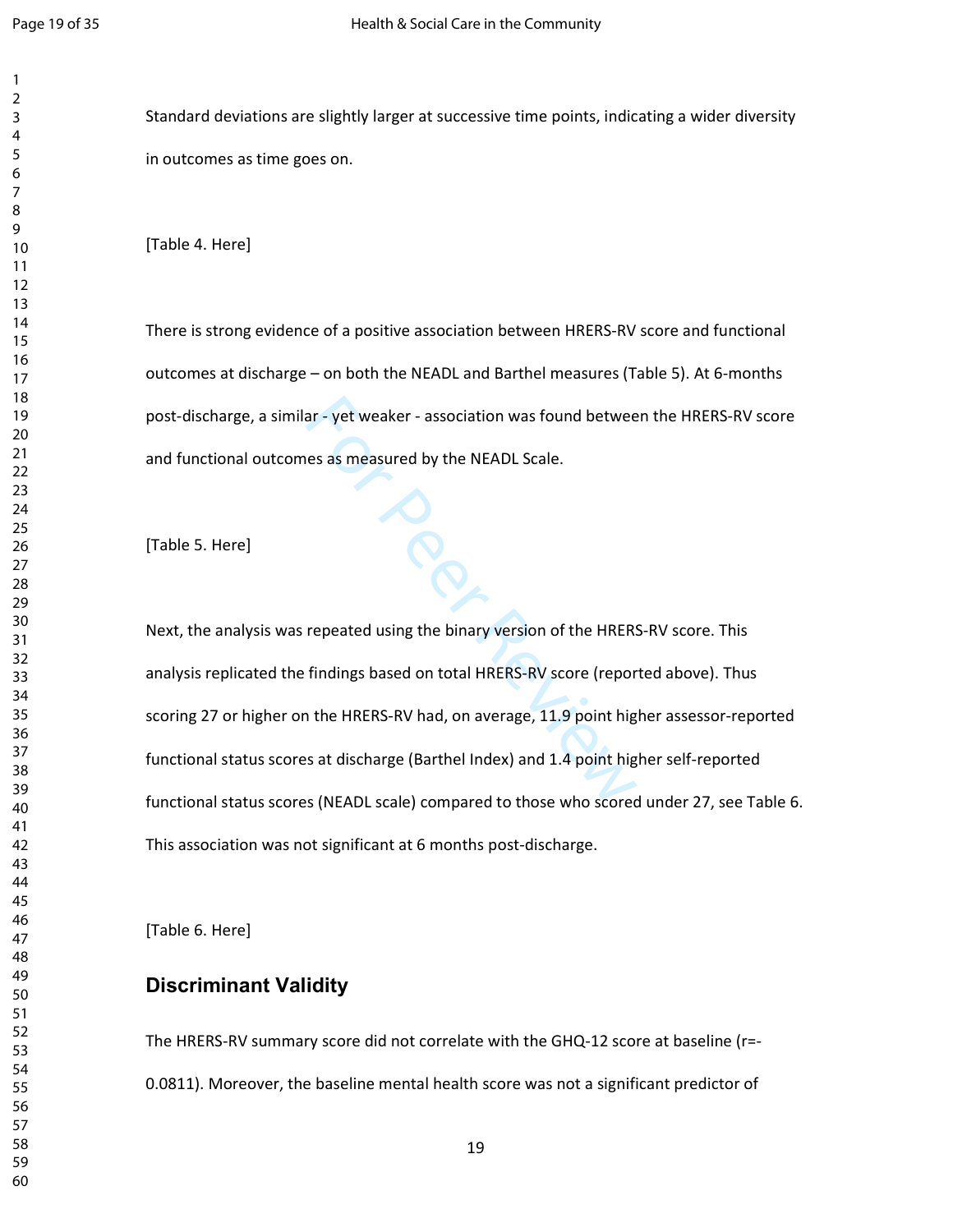functional outcomes (Barthel: p=0.145, CI= -1.033, 0.152; NEADL: p=0.739, CI=-0.229, 0.323) at discharge.

# **DISCUSSION**

This paper reports the adaptation of the Hopkins Rehabilitation Engagement Rating Scale (Kortte et al., 2007) for use within the reablement context, and the psychometric properties of this adapted version: the HRERS-Reablement Version (HRERS-RV). This adaptation was required due to differences in practices, or approach, between physical rehabilitation and reablement. To the authors' knowledge, this is only available measure of engagement with reablement.

ences in practices, or approach, between physic<br>thors' knowledge, this is only available measure<br>veloped for the use in an evaluation of reablem<br>r review). One of the aims of the study was to in<br>characteristics associated The HRERS-RV was developed for the use in an evaluation of reablement services in England (*Reference removed for review*). One of the aims of the study was to identify and explore individual and service characteristics associated with intervention outcomes. Existing evidence from rehabilitation (Bright et al., 2015; Hochhalter, Song, Rush et al., 2010; Resnick, Beaupre, McGilton et al., 2016), and qualitative evidence from previous studies of reablement (Hjelle et al., 2017), indicated that it would be valuable and important to investigate the impact of engagement on outcomes. Thus we developed the HRERS-RV and included in the suite of measures used by the study, with the proviso that HRERS-RV data would only be used if psychometric tests deemed it acceptable.

The findings from our psychometric evaluation of the HRERS-RV are, overall, positive. It measures a uni-dimensional construct and has good predictive and discriminant validity in terms of discharge outcomes. Service user characteristics do not appear to significantly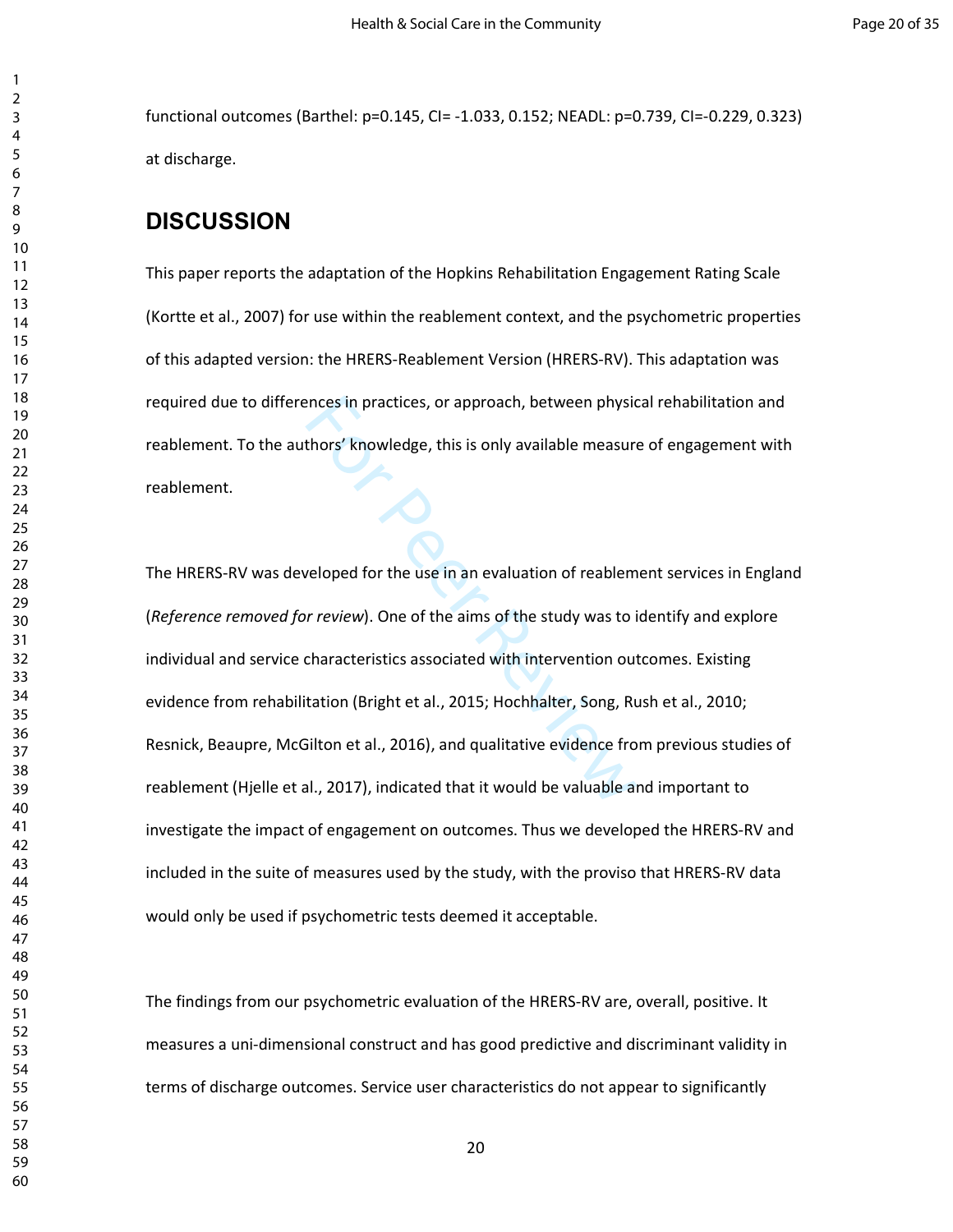affect the way the scale performs meaning that it can be used across the entire population of reablement service users. Initial findings regarding test-re-test reliability are acceptable. However, a relatively small sample size means that further testing is recommended.

Two specific issues require discussion and, potentially, further attention. First, one item (concerning perceived impacts on cognitive or mood impairment on engagement) had a factor loading of less than 0.6. However, we felt it important to maintain the conceptual integrity of the HRERS in the revised version and therefore retained it. Interestingly, this item proved the most difficult item to adapt to the reablement context; further work on the wording of this item may address this issue.

in the revised version and therefore retained it<br>difficult item to adapt to the reablement conte<br>ay address this issue.<br>bserved ceiling effect and question whether re<br>this. One option would be to change the numt<br>et al., 20 Second, we note the observed ceiling effect and question whether revisions to the response format would address this. One option would be to change the number of response options (Moret, Nguyen, Pillet et al., 2007). Alternatively, the frame of reference could be changed from observed frequency of behaviours ('never' to 'always') to, for instance, how the target individual compares with the practitioner's wider experience using, for example, response options 'much less than usual' to 'more than usual'. This option would, however, represent a significant departure from the original scale. Finally, instructions about completion could further stress the importance of reflecting over the *entire* period of reablement.

Given the role played by the practitioner in securing or nurturing user engagement in an intervention (Bright et al., 2015; Higgins et al., 2017), an alternative explanation for the ceiling effect is that respondents (i.e. reablement staff) perceived the HRERS-RV as a measure of their own skills and this affected their responses. This lends weight to the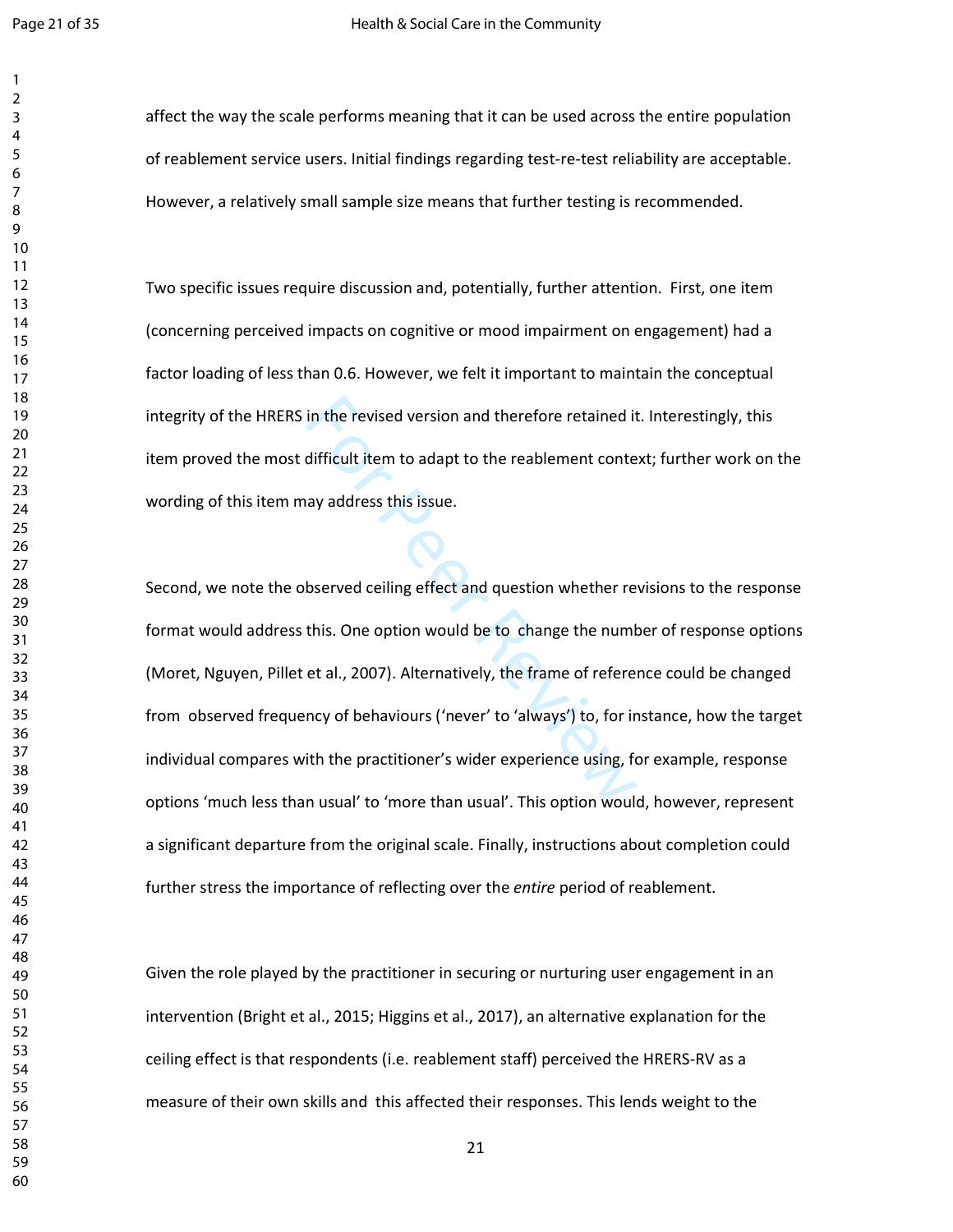argument for triangulating practitioner report with user-reported engagement (Bright et al., 2015).

Whilst scores on functional outcomes were used to test the predictive validity of the HRERS-RV, we note the wider implication of our findings. Specifically, they indicate that engagement with reablement may impact both short-term and long-term functional outcomes. This supports the argument for reablement services to attend to user engagement. Equally, in research, engagement is a potentially important variable to measure if we are to better understand factors impacting on intervention effectiveness.

in research, engagement is a potentially import<br>etter understand factors impacting on interver<br>of engagement in the reablement context adds<br>understandings of this construct. In particular, if<br>tional dimension of engagement Attending to the issue of engagement in the reablement context adds an interesting dimension to current understandings of this construct. In particular, it offers a new perspective to the relational dimension of engagement which stresses the continuity of relationship between patient and practitioner. However, reablement, at least in the UK, is typically delivered by multiple staff (*Reference removed for review*).

Findings from our wider evaluation (*Reference removed for review*) offer some early insights into this. Interestingly, practitioners generally regarded the involvement of multiple staff as a positive practice. Equally, service users did not typically express dissatisfaction with this. That is not to say, however, that the 'relational' aspect of the intervention was downplayed. Rather, the involvement of multiple reablement practitioners was regarded as *increasing* the chances of that at least one practitioner would 'connect' with the service user. This suggests that, for some interventions, engagement may not be necessarily be compromised when multiple staff are involved. Alternatively, for some interventions,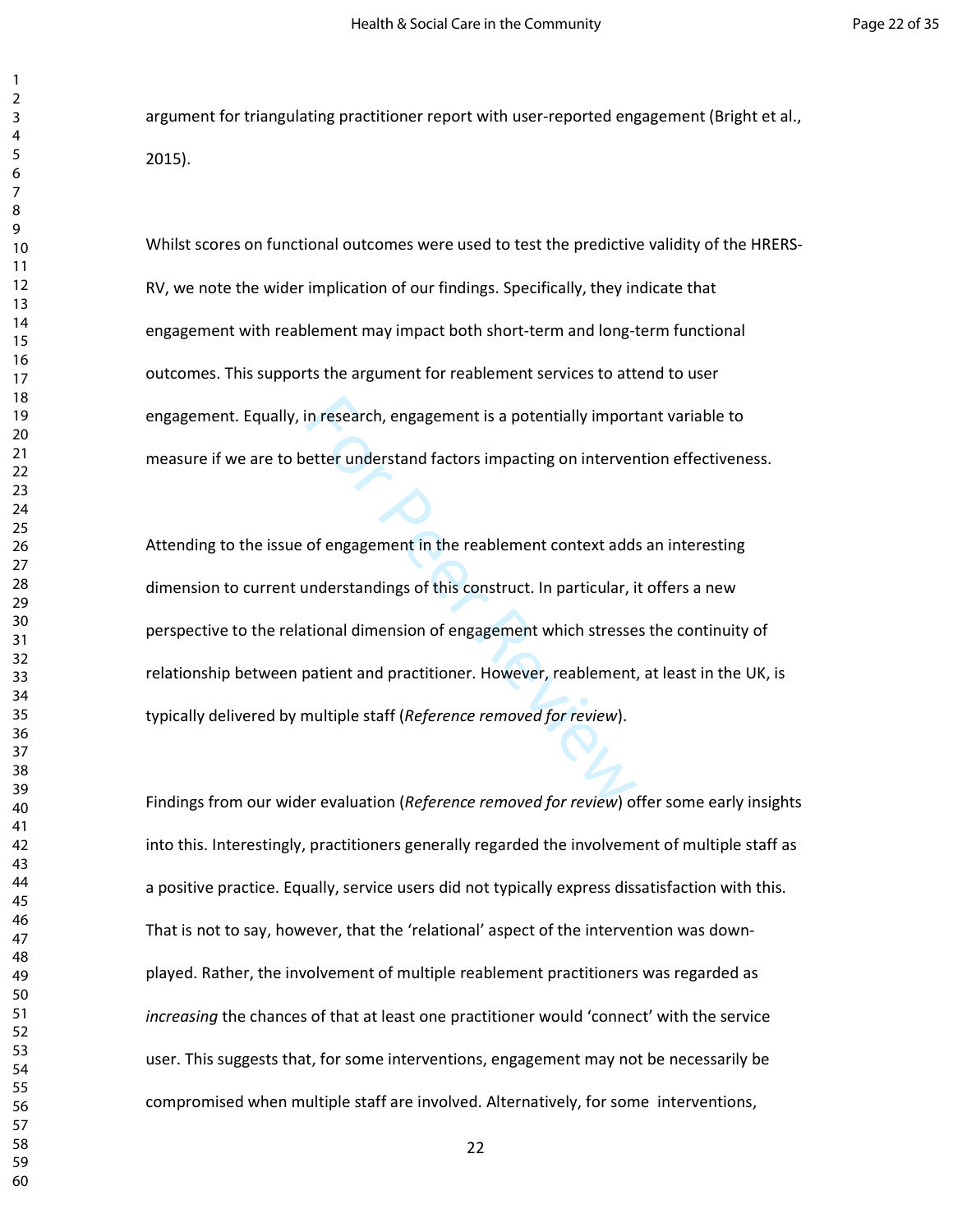service user's commitment to intervention goals play a more dominant role in influencing levels of engagement compared to other interventions (Lequerica & Kortte, 2010; Lequerica, Rapport, Whitman et al., 2006). These issues certainly warrant further exploration.

# **Limitations**

aints to the data presented and the strengths c<br>e HRERS-RV was only tested with service users<br>ample size is smaller than would be desired. Th<br>ngagement limited our ability to test construct<br>test-retest reliability was very There are some constraints to the data presented and the strengths of conclusions which can be drawn. First, the HRERS-RV was only tested with service users from three reablement services. Second, the sample size is smaller than would be desired. Third, the lack of a userreported measure of engagement limited our ability to test construct validity. Finally, the sample used to assess test-retest reliability was very small meaning that only preliminary evidence is reported.

# **CONCLUSIONS**

To conclude, there is growing acknowledgement of the role engagement plays in outcomes of health and care interventions. It is therefore important to measure this construct in evaluations of reablement – an intervention approach which is attracting high levels of government investment in many countries (Aspinal et al., 2016; Legg, Gladman, Drummond et al., 2016; G. Lewin, De San Miguel, Knuiman et al., 2013; G. F. Lewin, Alfonso, & Alan, 2013). The HRERS-RV offers the opportunity to do this, though we do recommend further testing and, potentially, some revisions. In addition, the HRERS-RV will allow exploration of the way service organisation and delivery characteristics affect user engagement with reablement. This is particularly pertinent given the range of ways, at least in the UK, in which reablement services are currently organised and delivered (10).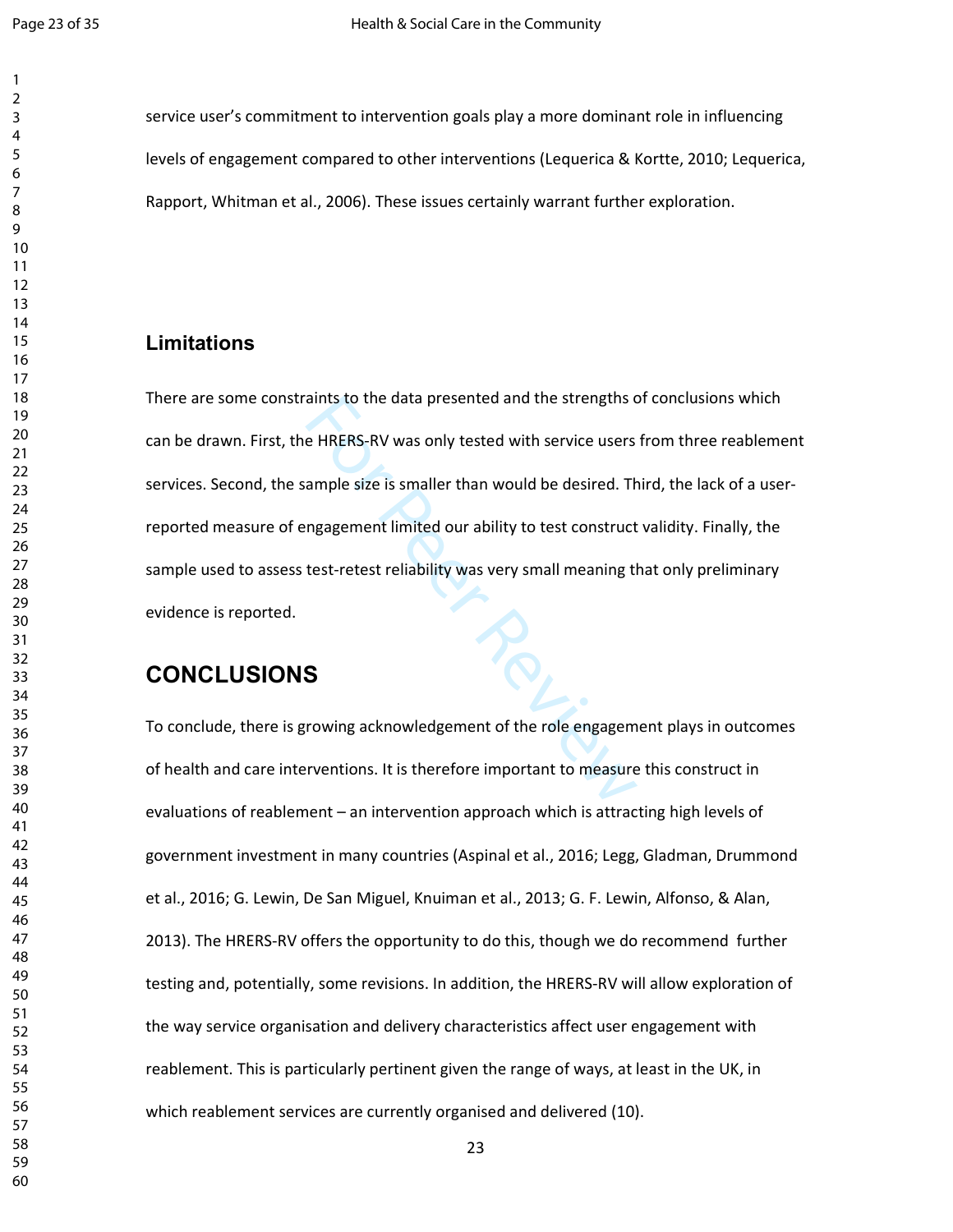# **REFERENCES**

- Ariss, S. (2014). *National Audit of Intermediate Care: patient reported experiences*. Retrieved from Sheffield: https://www.scie-socialcareonline.org.uk/national-audit-ofintermediate-care-patient-reported-experiences-2015-full-reportof/r/a11G000000CTDEMIA5
- Ashworth, P. D., Longmate, M. A., & Morrison, P. (1992). Patient participation: its meaning and significance in the context of caring. *Journal of Advanced Nursing, 17*, 1430- 1439. doi:10.1111/j.1365-2648.1992.tb02814.x
- Aspinal, F., Glasby, J., & Rostgaard, T. (2016). New horizons: Reablement supporting older people towards independence. *Age and Ageing, 45*, 574-578. doi:10.1093/ageing/afw094
- Bright, F., Kayes, N., Worrall, L., & McPherson, K. (2015). A conceptual review of engagement in healthcare and rehabilitation. *Disability and Rehabilitation, 37*, 643- 654. doi:10.3109/09638288.2014.933899
- Dundee City Council and Tayside NHS. (2010). *Home care enablement service: Evaluation.* Retrieved from Dundee: http://www.nhstaysidecdn.scot.nhs.uk/NHSTaysideWeb/idcplg?IdcService=GET\_SEC
	- URE\_FILE&dDocName=DOCS\_071157&Rendition=web&RevisionSelectionMethod=L atestReleased&noSaveAs=1
- Ghatorae, H. (2013). *Reablement in Glasgow: quantitative and qualitative reseach*. Retrieved from Glasgow: http://www.jitscotland.org.uk/resource/reablementglasgow-quantitative-qualitative-research-report/
- orrall, L., & McPherson, K. (2015). A conceptua<br>healthcare and rehabilitation. *Disability and Re*<br>99/09638288.2014.933899<br>nd Tayside NHS. (2010). Home care enablement<br>Dundee:<br>staysidecdn.scot.nhs.uk/NHSTaysideWeb/idcp<br>cNa Glendinning, C., Jones, K., Baxter, K., Rabiee, P., Curtis, L., Wilder, A., Arksey, H., & Forder, J. (2010). *Home Care Re-ablement Services: Investigating the longer-term impacts (prospective longitudinal study)*. Retrieved from York: https://www.york.ac.uk/inst/spru/research/pdf/Reablement.pdf
- Goldberg, D. (1972). *The detection of psychiatric illness by questionnaire: a technique for the identification and assessment of non-psychotic psychiatric illness*. London, New York: Oxford University Press.
- Higgins, T., Larson, E., & Schnall, R. (2017). Unraveling the meaning of patient engagement: A concept analysis. *Patient Education and Counseling, 100*, 30-36. doi:10.1016/j.pec.2016.09.002
- Hjelle, K. M., Tuntland, H., Forland, O., & Alvsvag, H. (2017). Driving forces for home-based reablement; a qualitative study of older adults' experiences. *Health and Social Care in the Community, 25*, 1581-1589.
- Hochhalter, A. K., Song, J., Rush, J., Sklar, L., & Stevens, A. (2010). Making the most of your healthcare intervention for older adults with multiple chronic illnesses. *Patient Education and Counseling, 81*, 207-2013. doi:10.1016/j.pec.2010.01.018
- Kortte, K., Falk, L., Castillo, R., Johnson-Greene, D., & Wegener, S. (2007). The Hopkins Rehabilitation Engagement Rating Scale: development and psychometric properties. *Archives of Physical Medicine and Rehabilitation, 88*, 877-884. doi:10.1016/j.apmr.2007.03.030
- Legg, L., Gladman, J., Drummond, A., & Davidson, A. (2016). A systematic review of the evidence on home care reablement services. *Clinical Rehabilitation, 30*, 741-749. doi:10.1177/0269215515603220

60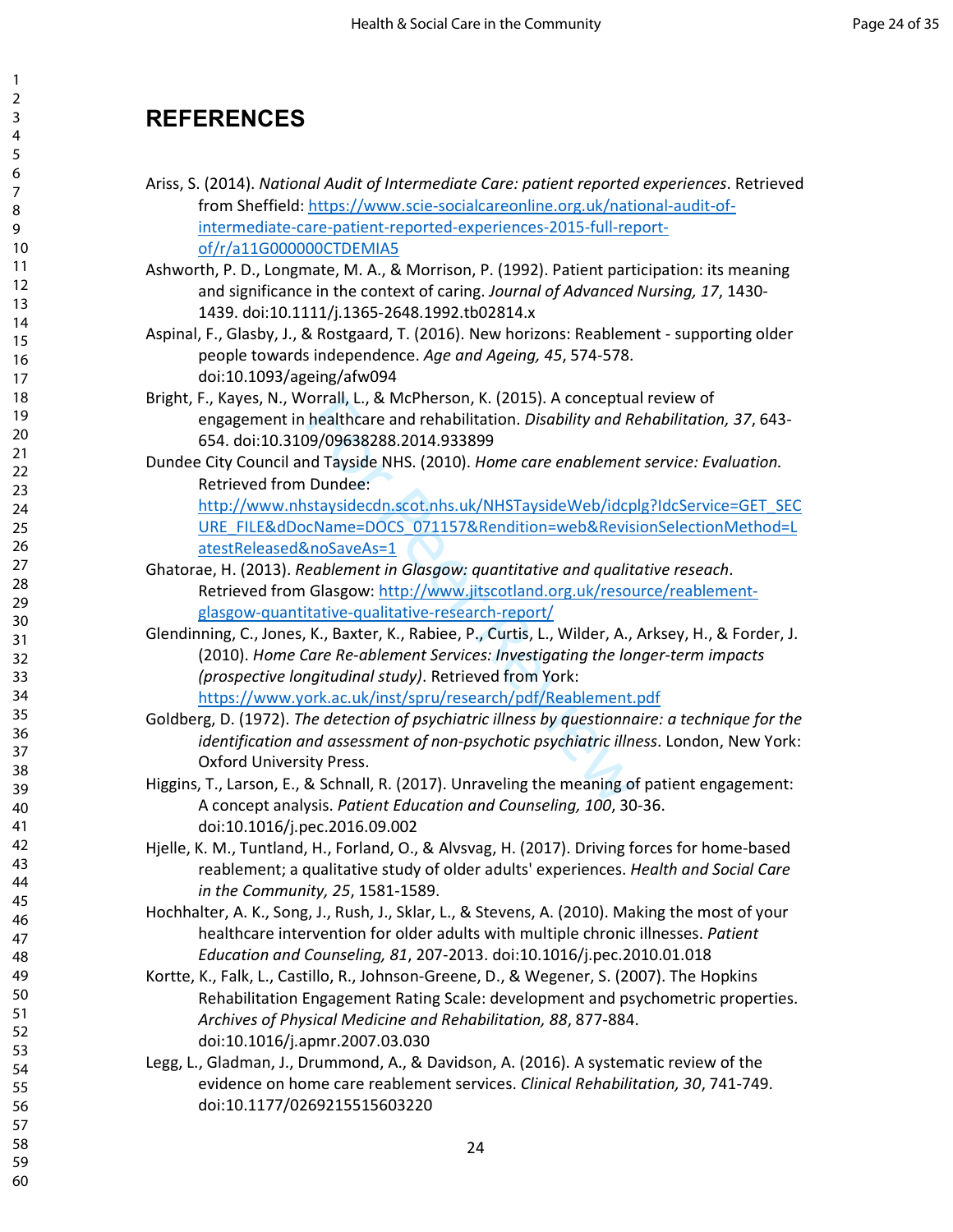| 1              |                                                                                                    |
|----------------|----------------------------------------------------------------------------------------------------|
| $\overline{2}$ | Lequerica, A. H., & Kortte, K. (2010). Therapeutic engagement: A proposed model of                 |
| 3<br>4         |                                                                                                    |
| 5              | engagement in medical rehabilitation. American Journal of Physical Medical &                       |
| 6              | Rehabilitation, 89, 415-422. doi:10.1097/PHM.0b013e3181d8ceb2                                      |
| $\overline{7}$ | Lequerica, A. H., Rapport, L. J., Whitman, R. D., Millis, S. R., Vangel, S. J. J., Hanks, R. A., & |
| 8              | Axelrod, B. N. (2006). Psychometric properties of the Rehabilitation Therapy                       |
| 9              | Engagement Scale when used among individuals with acquired brain injury.                           |
| 10             | Rehabilitation Psychology, 51, 331-337.                                                            |
| 11             | Lewin, G., De San Miguel, K., Knuiman, M., Alan, J., Boldy, D., Hendrie, D., & Vandermeulen,       |
| 12             | S. (2013). A randomised controlled trial of the Home Independence Program (HIP):                   |
| 13<br>14       | an Australian restorative home-care programme for older adults. Health & Social                    |
| 15             | Care in the Community, 21, 69-78. doi:10.1111/j.1365-2524.2012.01088.x                             |
| 16             | Lewin, G. F., Alfonso, H. S., & Alan, J. J. (2013). Evidence for the long term cost effectiveness  |
| 17             | of home care reablement programs. Clinical Interventions in Aging, 8, 1273-1281.                   |
| 18             | Mahoney, F., & Barthel, D. (1965). Functional Evaluation: the Barthel Index. Maryland              |
| 19             | Medical Journal, 14, 61-65.                                                                        |
| 20             | Metzelthin, S. F., Zijlstra, G. A. R., Rossum van, E., Man-van Ginkel de, J. M., Resnick, B.,      |
| 21             | Lewin, G., Parsons, M., & Kempen, G. I. J. M. (2017). 'Doing with' rather than 'doing              |
| 22             | for' older adults: rationale and content of the 'Stay Active at Home' programme.                   |
| 23             | Clinical Rehabilitation, 31, 1419-1430. doi:10.1177/0269215517698733                               |
| 24<br>25       | Moe, A., Ingstad, K., & Brataas, H. V. (2017). Patient influence in home-based reablement          |
| 26             | for older persons: qualitative research. BMC health services research, 17.                         |
| 27             | doi:10.1186/s12913-017-2715-0                                                                      |
| 28             | Moret, L., Nguyen, J. M., Pillet, N., Falissard, B., Lombrail, P., & Gasquet, I. (2007).           |
| 29             | Improvement of psychometric properties of a scale measuring inpatient satisfaction                 |
| 30             | with care: a better response rate and a reduction of the ceiling effect. BMC health                |
| 31             | services research, 7. doi:10.1186/1472-6963-7-197                                                  |
| 32             | Morghen, S., Morandi, A., Guccione, A. A., Bozzini, M., Guerini, F., Gatti, R., Del Santo, F.,     |
| 33<br>34       | Gentile, S., Trabucchi, M., & Bellelli, G. (2017). The association between patient                 |
| 35             | participation and functional gain following inpatient rehabilitation. Aging Clinical and           |
| 36             | Experimental Research, 29, 729-736. doi:10.1007/s40520-016-0625-3                                  |
| 37             | National Institute For Health And Care Excellence. (2017). NICE Guideline NG74:                    |
| 38             | Intermediate care including reablement. Retrieved from London:                                     |
| 39             | https://www.nice.org.uk/guidance/ng74/evidence/full-guideline-pdf-4600707949                       |
| 40             | Nouri, F., & Lincoln, N. (1987). An extended ADL scale for use with stroke patients. Clinical      |
| 41             |                                                                                                    |
| 42<br>43       | Rehabilitation, 1, 301-305. doi:10.1177/026921558700100409                                         |
| 44             | Pevalin, D. (2000). Multiple applications of the GHQ-12 in a general population sample: an         |
| 45             | investigation of long-term retest effects. Social Psychiatry and Psychiatric                       |
| 46             | Epidemiology, 35.                                                                                  |
| 47             | Rabiee, P., & Glendinning, C. (2011). Organisation and delivery of home care re-ablement:          |
| 48             | what makes a difference? Health and Social Care in the Community, 19, 495-503.                     |
| 49             | doi:10.1111/j.1365-2524.2011.01010.x                                                               |
| 50             | Resnick, R., Beaupre, P., McGilton, K., Galik, E., Liu, W., Neuman, M., Gruber-Baldini, A.,        |
| 51             | Orwig, D., & Magaziner, J. (2016). Rehabilitation Interventions for Older Individuals              |
| 52<br>53       | with Cognitive Impairment Post-Hip Fracture: A Systematic Review. Journal of the                   |
| 54             | American Directors Association, 17, 200-205. doi:10.1016/j.jamda.2015.10.004                       |
| 55             | Resnick, R., Boltz, M., & Galik, E. (2012). Restorative care nursing for older adults: A guide for |
| 56             | all care settings (2nd ed.). New York: Springer Publishing Company.                                |
| 57             |                                                                                                    |
| 58             | 25                                                                                                 |
| 59             |                                                                                                    |
| 60             |                                                                                                    |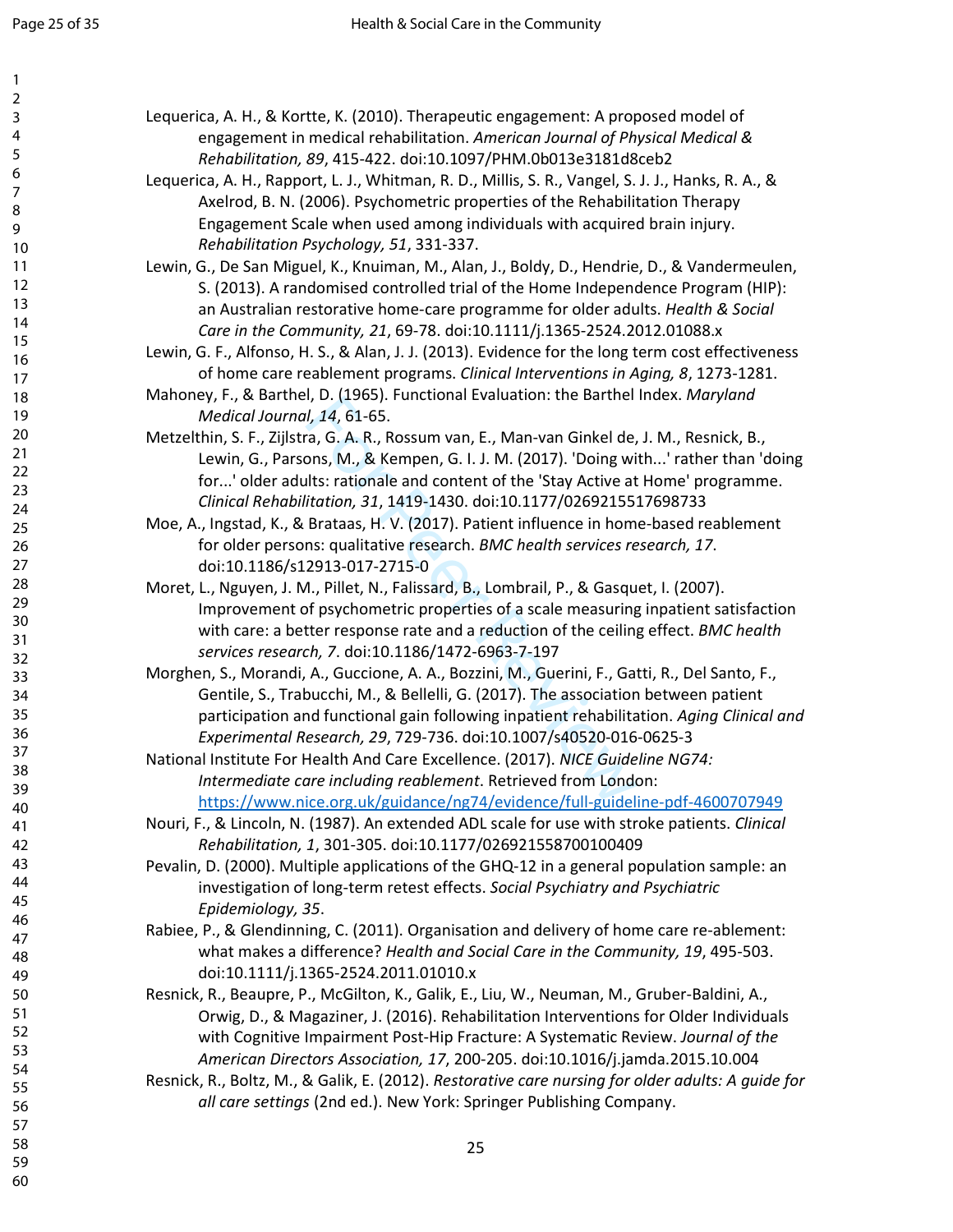- Russel, D. W. (2002). In Search of Underlying Dimensions: The Use (and Abuse) of Factor Analysis in Personality and Social Psychology Bulletin. *Personality and Social Psychology Bulletin, 28*, 1629-1646. doi:10.1177/014616702237645
- Tabachnick, B., & Fidell, L. (2014). *Using Multivariate Statistics* (Sixth ed.). Harlow: Pearson.
- Tessier, A., Beaulieu, M. D., McGinn, C. A., & Latulippe, R. (2016). Effectiveness of Reablement: a systematic review. *Healthcare Policy, 11*, 49-59.
- Thabane, L., Mbuagbaw, L., Zhang, S., Samaan, Z., Marcucci, M., Chenglin, Y., Thabane, M., Giangregorio, L., Dennis, B., Kosa, D., Borg Debono, V., Dillenburg, R., Fruci, V., Bawor, M., Lee, J., Wells, G., & Goldsmith, C. H. (2013). A tutorial on sensitivity analyses in clinical trials: the what, why, when and how. *BMC Medical Research Methodology, 13*. doi:10.1186/1471-2288-13-92
- Widaman, K. F. (1993). Common factor analysis versus principal component analysis: differential bias in representing model parameters? *Multivariate Behavioral Research, 28*, 263-311. doi:10.1207/s15327906mbr2803\_1
- Or Peer Review Willis, G. (2005). *Cognitive Interviewing: A Tool for Improving Questionnaire Design*. London, UK: Sage.

- 
-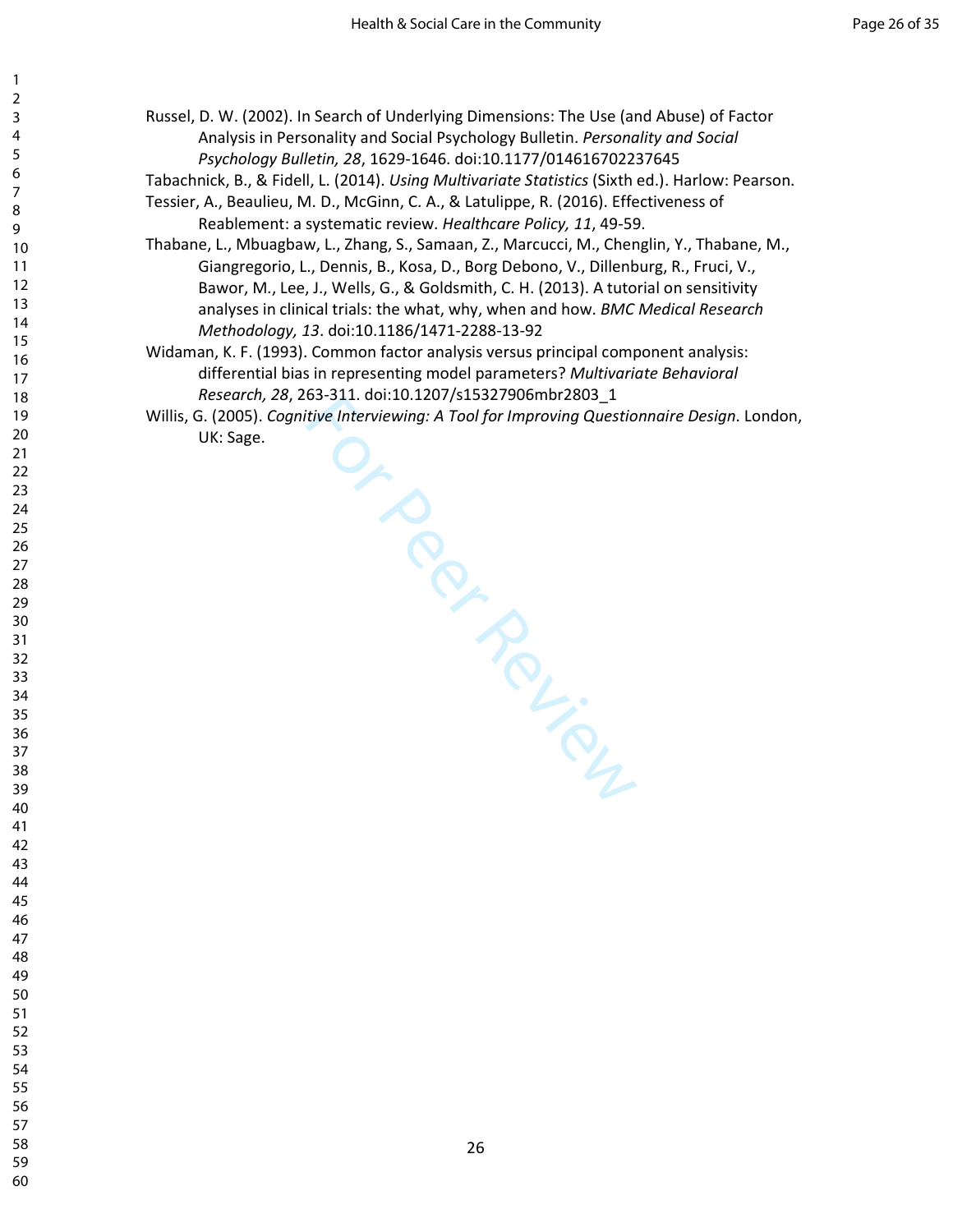| 1                       |                                                                                        |
|-------------------------|----------------------------------------------------------------------------------------|
| $\overline{\mathbf{c}}$ |                                                                                        |
| 3                       | Table 1: Items and concepts of HRERS and HRERS-RV                                      |
| 4                       | Table 2: Characteristics of sample for which HRERS-RV was completed                    |
| 5<br>6                  | Table 3: Factor loadings after orthogonal varimax rotation                             |
| 7                       | Table 4: Functional status of baseline, discharge and 6 months follow-up, Numbers (N), |
|                         | means, standard deviations (SD), medians, minimum and maximum                          |
|                         | Table 5: Predictive validity of the HRERS-RV score                                     |
|                         | Table 6: Predictive validity of the HRERS-RV binary measure                            |
|                         |                                                                                        |
|                         |                                                                                        |
|                         | Box 1: The Hopkins Rehabilitation Engagement Rating Scale - Reablement Version         |
|                         | (HRERS-RV)                                                                             |
|                         |                                                                                        |
|                         |                                                                                        |
|                         |                                                                                        |
|                         |                                                                                        |
|                         |                                                                                        |
|                         |                                                                                        |
|                         |                                                                                        |
|                         |                                                                                        |
|                         |                                                                                        |
|                         |                                                                                        |
|                         |                                                                                        |
|                         |                                                                                        |
|                         |                                                                                        |
|                         |                                                                                        |
|                         | TON PROVIS                                                                             |
|                         |                                                                                        |
|                         |                                                                                        |
|                         |                                                                                        |
|                         |                                                                                        |
|                         |                                                                                        |
|                         |                                                                                        |
|                         |                                                                                        |
|                         |                                                                                        |
|                         |                                                                                        |
|                         |                                                                                        |
|                         |                                                                                        |
|                         |                                                                                        |
|                         |                                                                                        |
|                         |                                                                                        |
|                         |                                                                                        |
|                         |                                                                                        |
|                         |                                                                                        |
|                         |                                                                                        |
|                         |                                                                                        |
|                         |                                                                                        |
|                         |                                                                                        |
|                         |                                                                                        |
|                         |                                                                                        |
|                         |                                                                                        |
|                         |                                                                                        |
|                         |                                                                                        |
| 56                      |                                                                                        |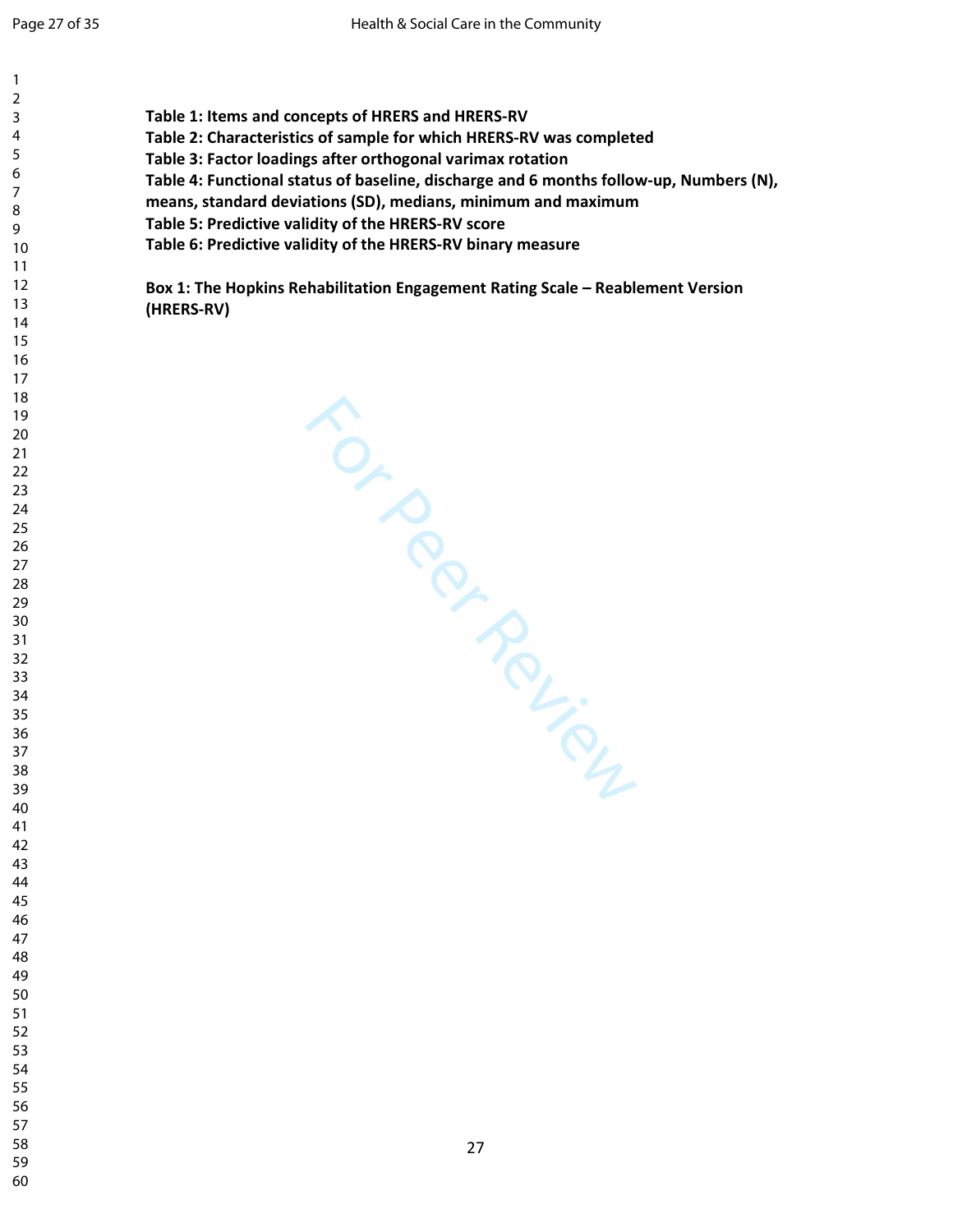#### **Table 1: Items and concepts of HRERS and HRERS-RV**

| <b>HRERS</b> item                                                                                                                        | Concept (Kortte et al.,<br>2007)                                                       | <b>HRERS-RV item</b>                                                                                                                 |
|------------------------------------------------------------------------------------------------------------------------------------------|----------------------------------------------------------------------------------------|--------------------------------------------------------------------------------------------------------------------------------------|
| The patient regularly attended my<br>therapy/rehabilitation activity.                                                                    | Attendance                                                                             | When I made my visits, the<br>person was ready to start<br>their reablement session.                                                 |
| The patient required verbal or physical<br>prompts to actively participate in my<br>therapy/ rehabilitation activity.<br>(Reverse score) | Ability to participate /<br>engage affected by<br>cognitive impairments<br>or low mood | The person's ability to take<br>part in the reablement<br>sessions/visits was affected<br>by memory difficulties and/or<br>low mood. |
| The patient expressed a positive<br>attitude towards my<br>therapy/rehabilitation activity.                                              | Positive attitude                                                                      | The person expressed a<br>positive attitude towards the<br>reablement activities we<br>worked on together.                           |
| The patient acknowledged a need for<br>rehabilitation services and the benefits<br>of therapy exercises or rehabilitation<br>activities. | Acknowledgement/<br>acceptance of need                                                 | The client accepted that they<br>needed to be reabled.                                                                               |
| The patient actively participated in<br>his/her rehabilitation therapy/activity.                                                         | Active participation                                                                   | The person actively<br>participated in my<br>reablement sessions/visits.                                                             |
|                                                                                                                                          |                                                                                        |                                                                                                                                      |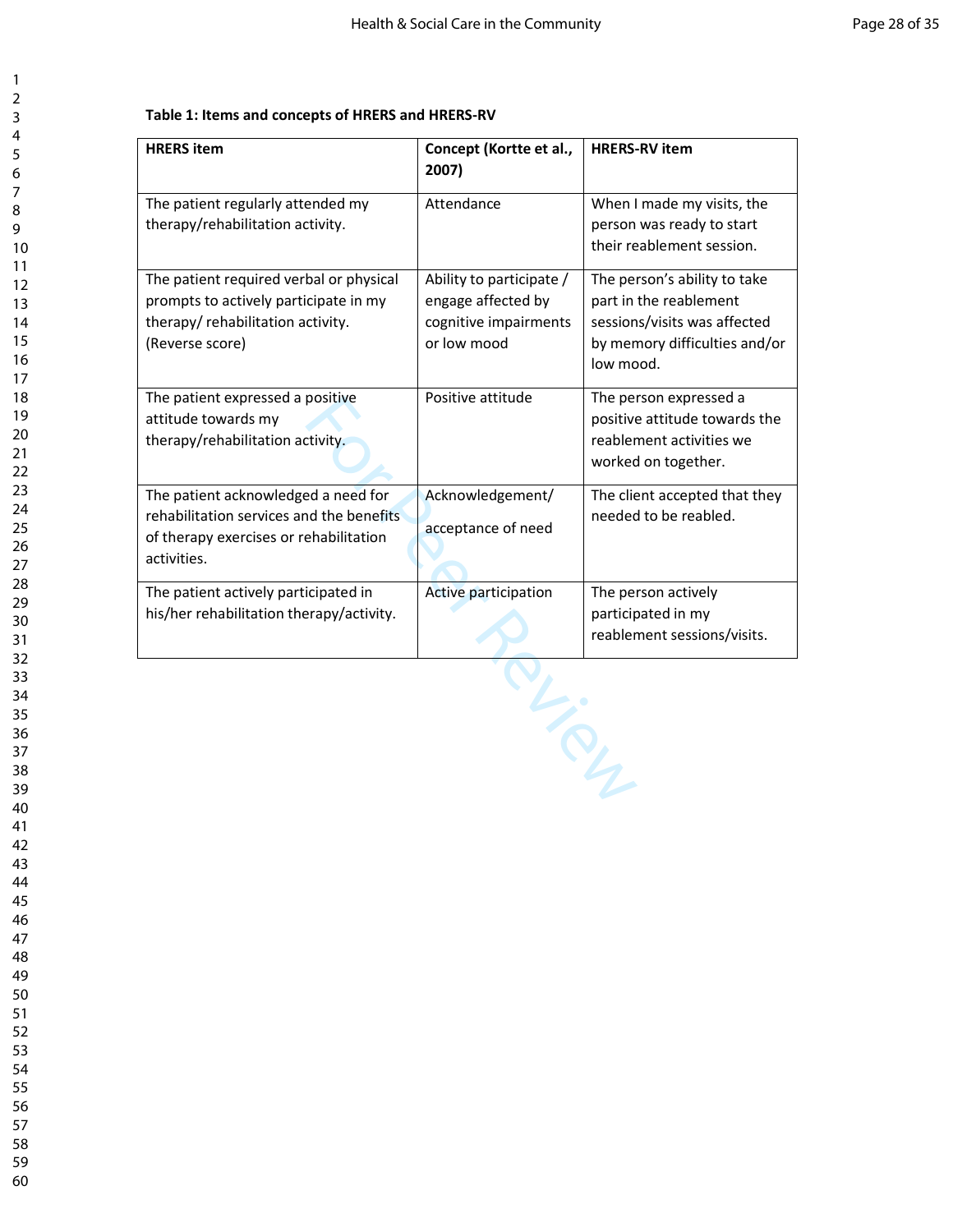$\mathbf{1}$  $\overline{2}$  $\mathsf{3}$  $\overline{\mathbf{4}}$ 5  $\boldsymbol{6}$  $\overline{7}$  $\,8\,$  $\mathsf g$ 

|        |                          | Number (percentage)  |      |                              |                               |                      |                                    |  |
|--------|--------------------------|----------------------|------|------------------------------|-------------------------------|----------------------|------------------------------------|--|
|        |                          |                      |      | <b>Baseline</b><br>$(n=186)$ | <b>Discharge</b><br>$(n=129)$ |                      | 6 months post-<br>discharge (n=62) |  |
|        | Characteristic           |                      |      |                              |                               |                      |                                    |  |
| Gender |                          | Female               |      | 119 (69)                     | 88 (68)                       |                      | 44 (69)                            |  |
|        |                          | Male                 |      | 67 (36)                      | 41 (32)                       |                      | 20(31)                             |  |
|        | <b>Living alone</b>      | No                   |      | 79 (42)                      | 51(40)                        |                      | 27 (42)                            |  |
|        |                          | Yes                  |      | 107 (58)                     | 78 (60)                       |                      | 37 (58)                            |  |
|        | Referral reason          | Return home          |      | 75 (40)                      | 53 (41)                       |                      | 22 (34)                            |  |
|        |                          | Remain at home       |      | 111 (60)                     | 76 (59)                       |                      | 42 (66)                            |  |
|        | <b>Help from friends</b> | No                   |      | 20(11)                       | 13 (10)                       |                      | 7(11)                              |  |
|        | and family               | Yes                  |      | 164 (89)                     | 116 (90)                      |                      | 57 (89)                            |  |
|        | <b>Illness requiring</b> | Musculoskeletal/Fall |      | 111 (60)                     | 78 (60)                       |                      | 43 (67)                            |  |
|        | reablement               | Respiratory problem  |      | 12(6)                        | 9(7)                          |                      | 2(3)                               |  |
|        |                          | Infection            |      | 20(11)                       | 16(12)                        |                      | 4(6)                               |  |
|        |                          | Other                |      | 43 (23)                      | 26(20)                        |                      | 15 (23)                            |  |
|        | <b>Number of</b>         |                      |      |                              |                               |                      |                                    |  |
|        | comorbidities            | None                 |      | 67 (36.)                     | 46 (36)                       |                      | 28 (44)                            |  |
|        |                          | $1\,$                |      | 79 (42)                      | 56 (43)                       |                      | 25 (39)                            |  |
|        |                          | 2 or more            |      | 40 (22)                      | 27(21)                        |                      | 11(17)                             |  |
| Age    | <b>Time</b>              | N                    | mean | <b>SD</b>                    | median                        | $\mathop{{\sf min}}$ | max                                |  |
|        | Baseline                 | 186                  | 80.8 | 9.12                         | 82                            | 51                   | 102                                |  |
|        | Discharge                | 129                  | 80.8 | 9.20                         | 82                            | 51                   | 102                                |  |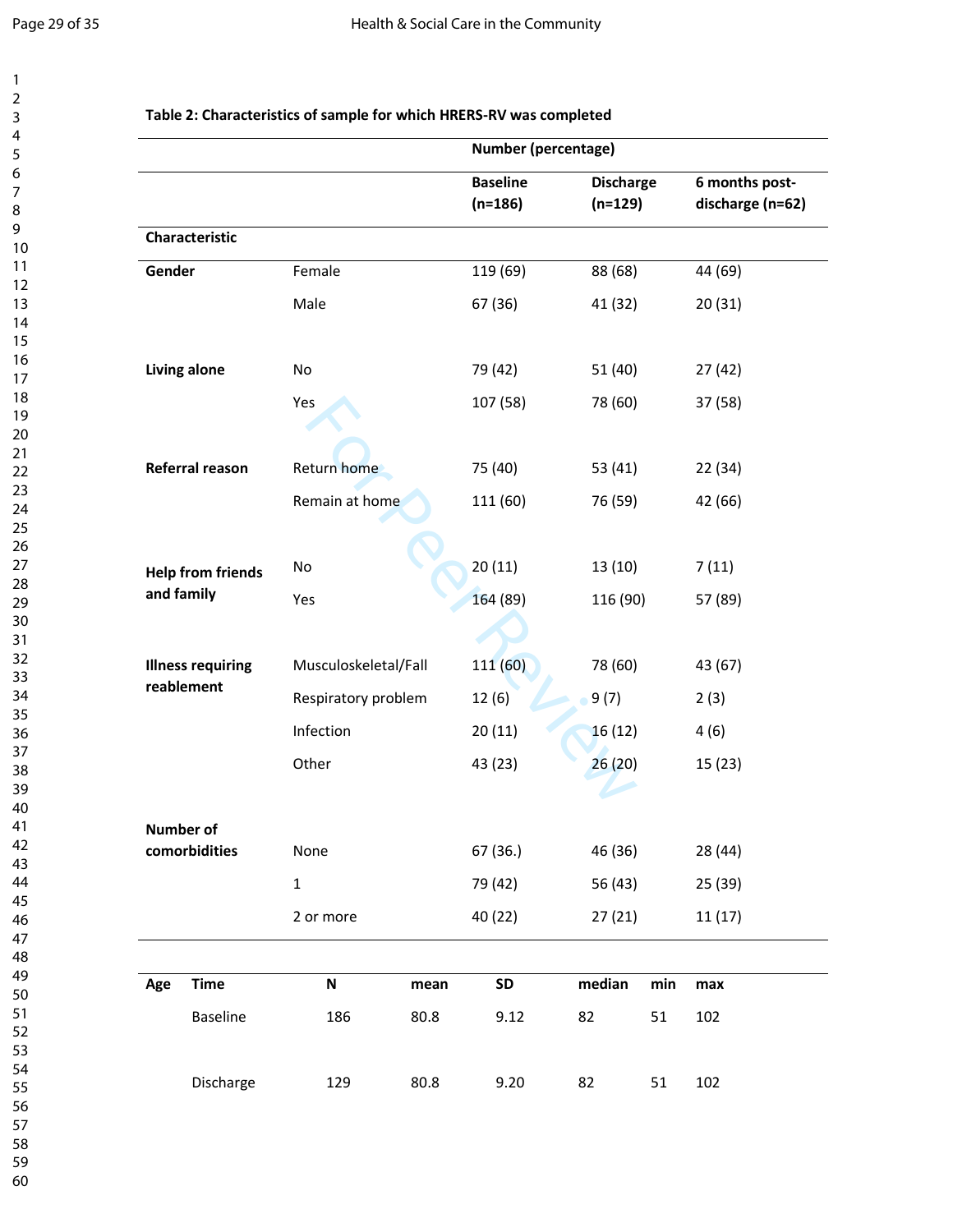| $\mathbf{1}$<br>$\overline{2}$ |                |    |       |      |    |    |    |
|--------------------------------|----------------|----|-------|------|----|----|----|
| 3<br>4<br>5                    | 6 months post- |    |       |      |    |    |    |
| 6<br>$\boldsymbol{7}$          | discharge      | 64 | 81.05 | 8.81 | 83 | 51 | 98 |
| 8<br>9                         |                |    |       |      |    |    |    |
| $10$<br>11                     |                |    |       |      |    |    |    |
| 12<br>13<br>14                 |                |    |       |      |    |    |    |
| 15<br>16                       |                |    |       |      |    |    |    |
| 17<br>18                       | TON POLICINA   |    |       |      |    |    |    |
| 19<br>20                       |                |    |       |      |    |    |    |
| 21<br>22<br>23                 |                |    |       |      |    |    |    |
| 24<br>25                       |                |    |       |      |    |    |    |
| 26<br>27                       |                |    |       |      |    |    |    |
| 28<br>29                       |                |    |       |      |    |    |    |
| 30<br>31<br>32                 |                |    |       |      |    |    |    |
| 33<br>34                       |                |    |       |      |    |    |    |
| 35<br>36                       |                |    |       |      |    |    |    |
| 37<br>38                       |                |    |       |      |    |    |    |
| 39<br>40                       |                |    |       |      |    |    |    |
| 41<br>42<br>43                 |                |    |       |      |    |    |    |
| 44<br>45                       |                |    |       |      |    |    |    |
| 46<br>47                       |                |    |       |      |    |    |    |
| 48<br>49                       |                |    |       |      |    |    |    |
| 50<br>51<br>52                 |                |    |       |      |    |    |    |
| 53<br>54                       |                |    |       |      |    |    |    |
| 55<br>56                       |                |    |       |      |    |    |    |
| 57<br>58                       |                |    |       |      |    |    |    |
| 59<br>60                       |                |    |       |      |    |    |    |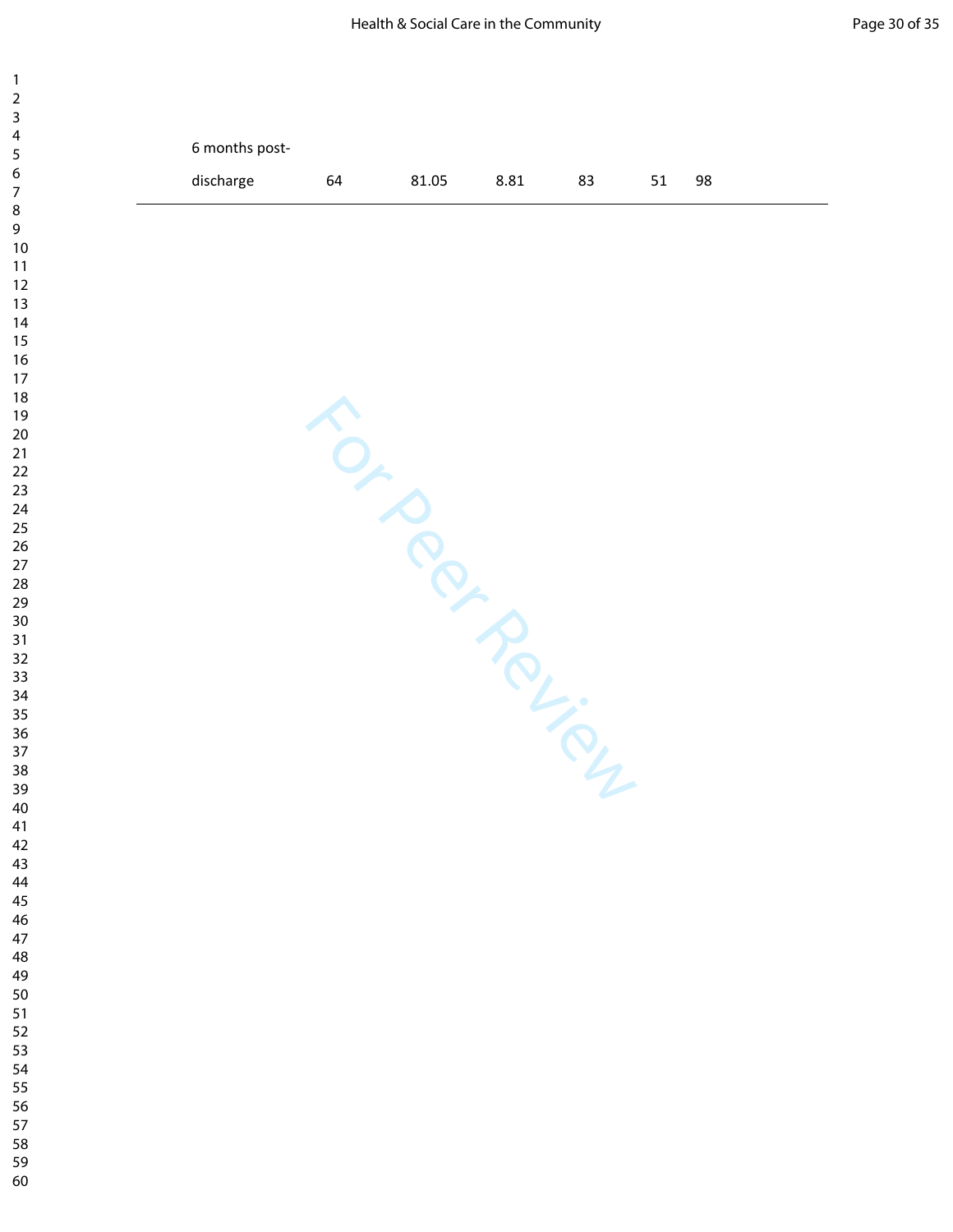#### **Table 3: Factor loadings after orthogonal varimax rotation**

| Items                                                                                                                          | Factor 1 | Factor 2 |
|--------------------------------------------------------------------------------------------------------------------------------|----------|----------|
| When I made my visits, the person was ready to start their<br>reablement session.                                              | 0.84     | 0.04     |
| The person's ability to take part in the reablement<br>sessions/visits was affected by memory difficulties and/or<br>low mood. | 0.40     | 0.10     |
| The person expressed a positive attitude towards the<br>reablement activities we worked on together.                           | 0.95     | $-0.02$  |
| The client accepted that they needed to be reabled.                                                                            | 0.82     | $-0.13$  |
| The person actively participated in my reablement<br>sessions/visits.                                                          | 0.92     | 0.14     |
| IN ROLL                                                                                                                        |          |          |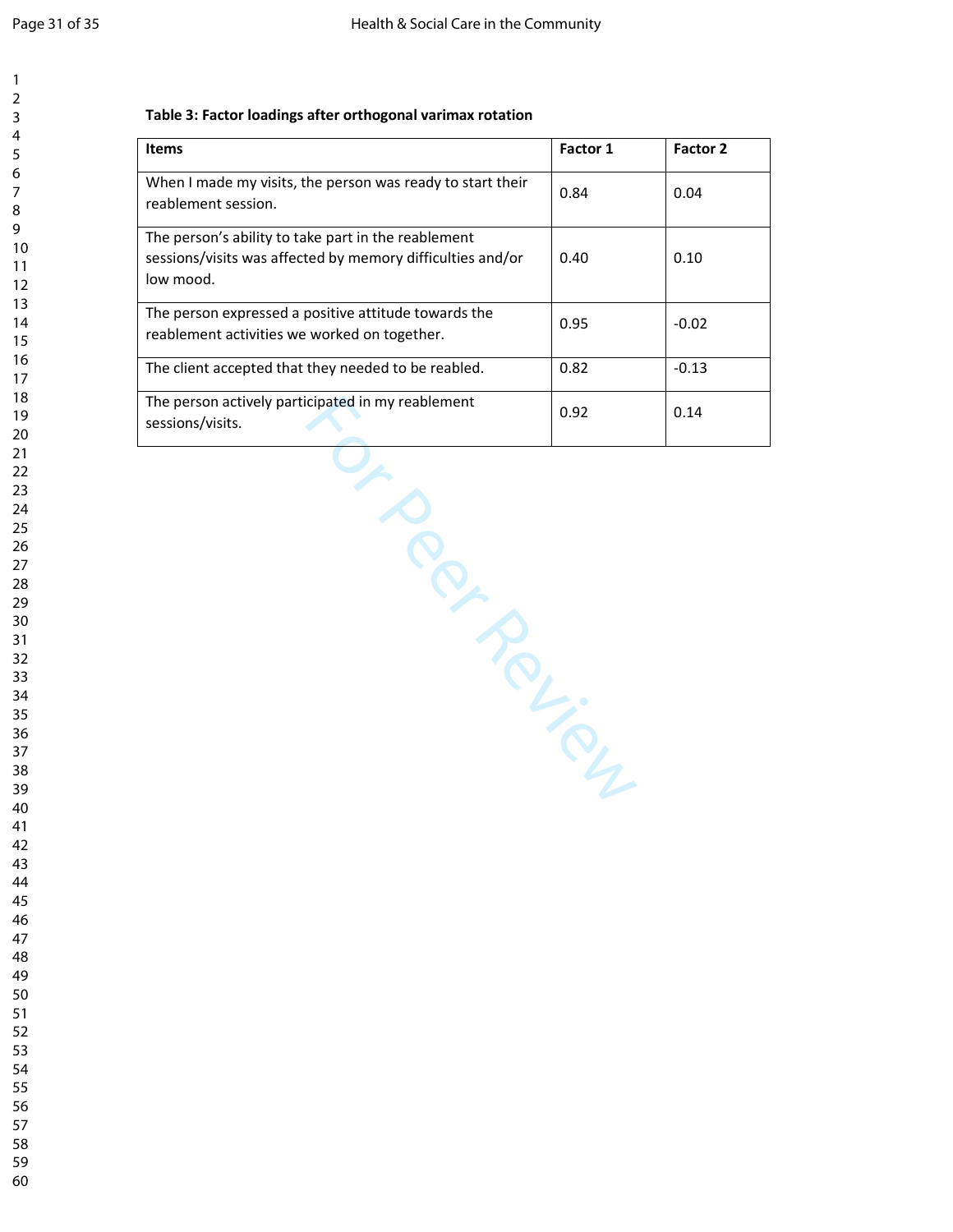|                | <b>Time</b>                 | N   | mean | <b>SD</b> | median | min         | max |
|----------------|-----------------------------|-----|------|-----------|--------|-------------|-----|
|                |                             |     |      |           |        |             |     |
| <b>NEADL</b>   | <b>Baseline</b>             | 184 | 9.7  | 5.48      | 8.5    | $\mathbf 0$ | 22  |
|                | Discharge                   | 129 | 9.7  | 5.63      | 8      | $\mathbf 0$ | 22  |
|                | 6 months post-<br>discharge | 64  | 11.6 | 6.31      | 11     | 0           | 22  |
| <b>Barthel</b> | <b>Baseline</b>             | 133 | 71.7 | 16.83     | 75     | 10          | 100 |
|                | Discharge                   | 115 | 82.5 | 18.2      | 90     | 5           | 110 |

TO PROPILLIBATION

**Table 4: Functional status at baseline, discharge and 6 months follow-up, Numbers (N), means, standard deviations (SD), medians, minimum and maximum**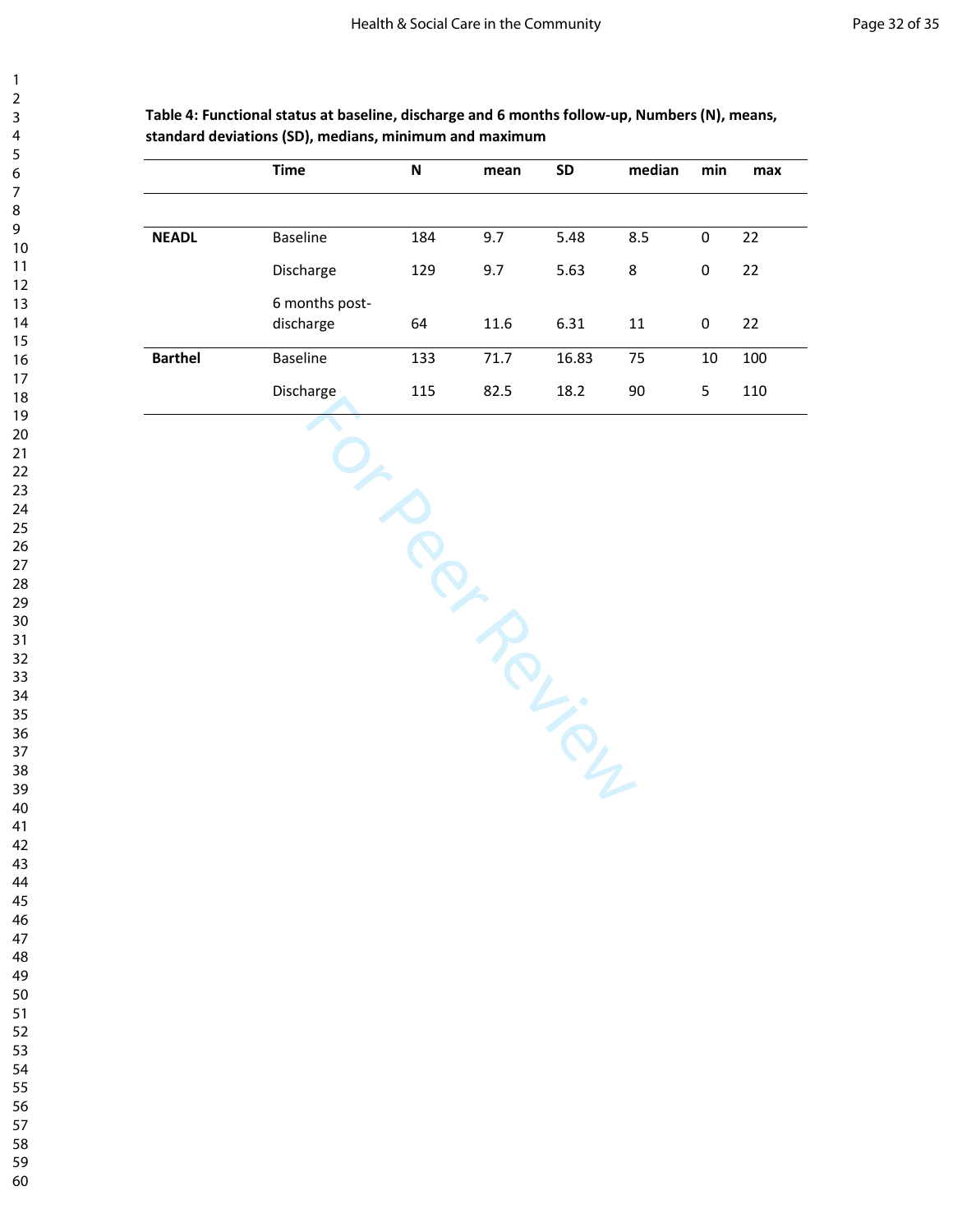| <b>Outcome measure</b>          | Coefficient (95% CI)                         | P-value | N             |
|---------------------------------|----------------------------------------------|---------|---------------|
| Short-term outcomes (Discharge) |                                              |         |               |
| <b>Barthel Index</b>            | 1.592 (1.421, 1.763)                         | < 0.001 | 81            |
| <b>NEADL</b>                    | 0.147(0.096, 0.199)                          | < 0.001 | 108           |
|                                 | Long-term outcomes (6 months post-discharge) |         |               |
| <b>NEADL</b>                    | 0.345(0.001, 0.688)                          | 0.049   | 41            |
|                                 | TON BOUGHT                                   |         | $\mathcal{T}$ |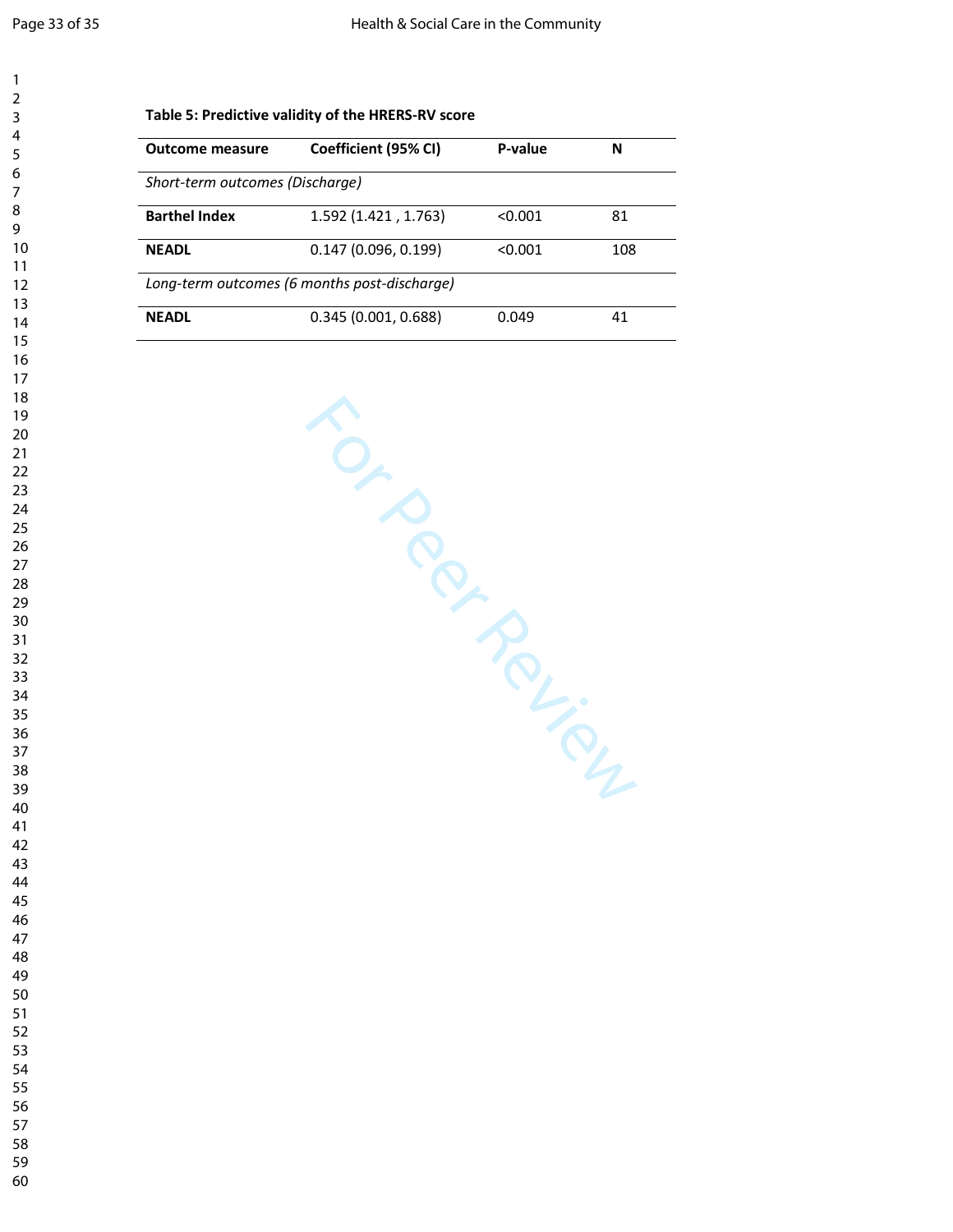| measure              | <b>HRERS-RV binary</b><br>predictor             | Coefficient (95% CI)    | P-value | ${\sf N}$ |
|----------------------|-------------------------------------------------|-------------------------|---------|-----------|
|                      | Short-term outcomes (at discharge)              |                         |         |           |
| <b>Barthel Index</b> | Moderate/low eng.                               | ref                     |         | 57        |
|                      | High engagement                                 | 11.948 (10.982, 12.914) | < 0.001 | 69        |
| <b>NEADL</b>         | Moderate/low eng.                               | ref                     |         | 46        |
|                      | High engagement                                 | 1.374 (1.211, 1.538)    | < 0.001 | 63        |
|                      | Long-term outcomes (at 6-months post-discharge) |                         |         |           |
| <b>NEADL</b>         | Moderate/low eng.                               | ref                     |         | 19        |
|                      | High engagement                                 | 1.968 (-1.215, 5.151)   | 0.226   | 25        |
|                      |                                                 |                         |         |           |
|                      |                                                 | P-A-M-P-                |         |           |